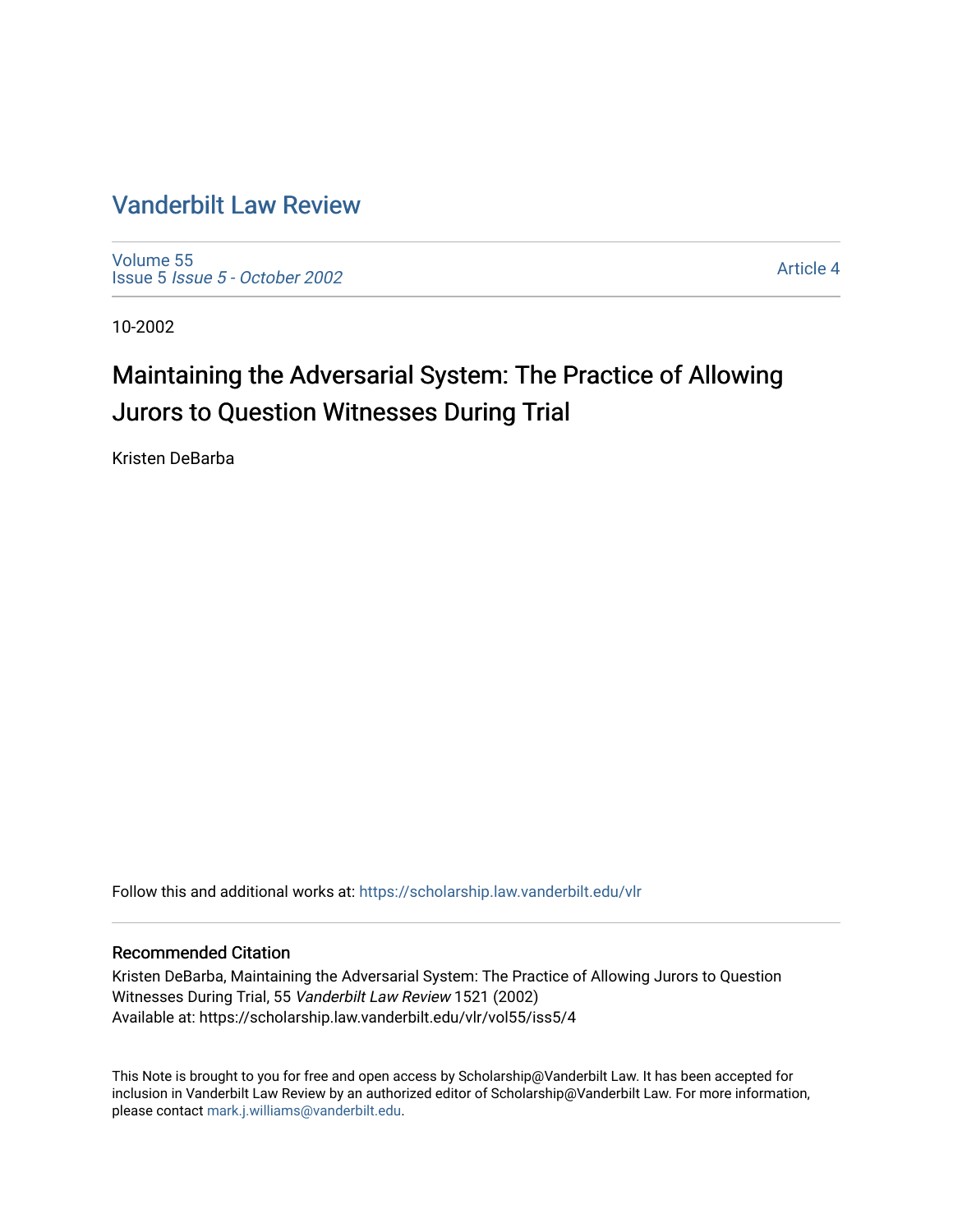# **NOTES**

## **Maintaining the Adversarial System: The Practice of Allowing Jurors to Question Witnesses During Trial**

| THE ADVERSARIAL SYSTEM OF JUSTICE 1524<br>Development of the Adversarial System 1524<br>The Modern Adversarial System 1527<br>Merits of the Adversarial System 1528 |
|---------------------------------------------------------------------------------------------------------------------------------------------------------------------|
|                                                                                                                                                                     |
|                                                                                                                                                                     |
|                                                                                                                                                                     |
|                                                                                                                                                                     |
|                                                                                                                                                                     |
|                                                                                                                                                                     |
|                                                                                                                                                                     |
|                                                                                                                                                                     |
| Implementation of the Practice1531                                                                                                                                  |
| The Effectiveness of Juror Questioning1532                                                                                                                          |
| Advantages of Juror Questioning 1532                                                                                                                                |
| Disadvantages of Juror Questioning1533                                                                                                                              |
| Current Status of Juror Questioning 1535                                                                                                                            |
| The Propriety of the Practice1535                                                                                                                                   |
| Advocates of Limiting or Prohibiting                                                                                                                                |
| Juror Questioning 1536                                                                                                                                              |
| Advocates of Juror Questioning 1539                                                                                                                                 |
|                                                                                                                                                                     |
| on a Finding of Prejudice 1541                                                                                                                                      |
|                                                                                                                                                                     |
|                                                                                                                                                                     |
|                                                                                                                                                                     |
|                                                                                                                                                                     |
|                                                                                                                                                                     |

#### I. INTRODUCTION

*A defendant sits in the witness stand undergoing examination by his attorney. He is accused of armed robbery, among other criminal*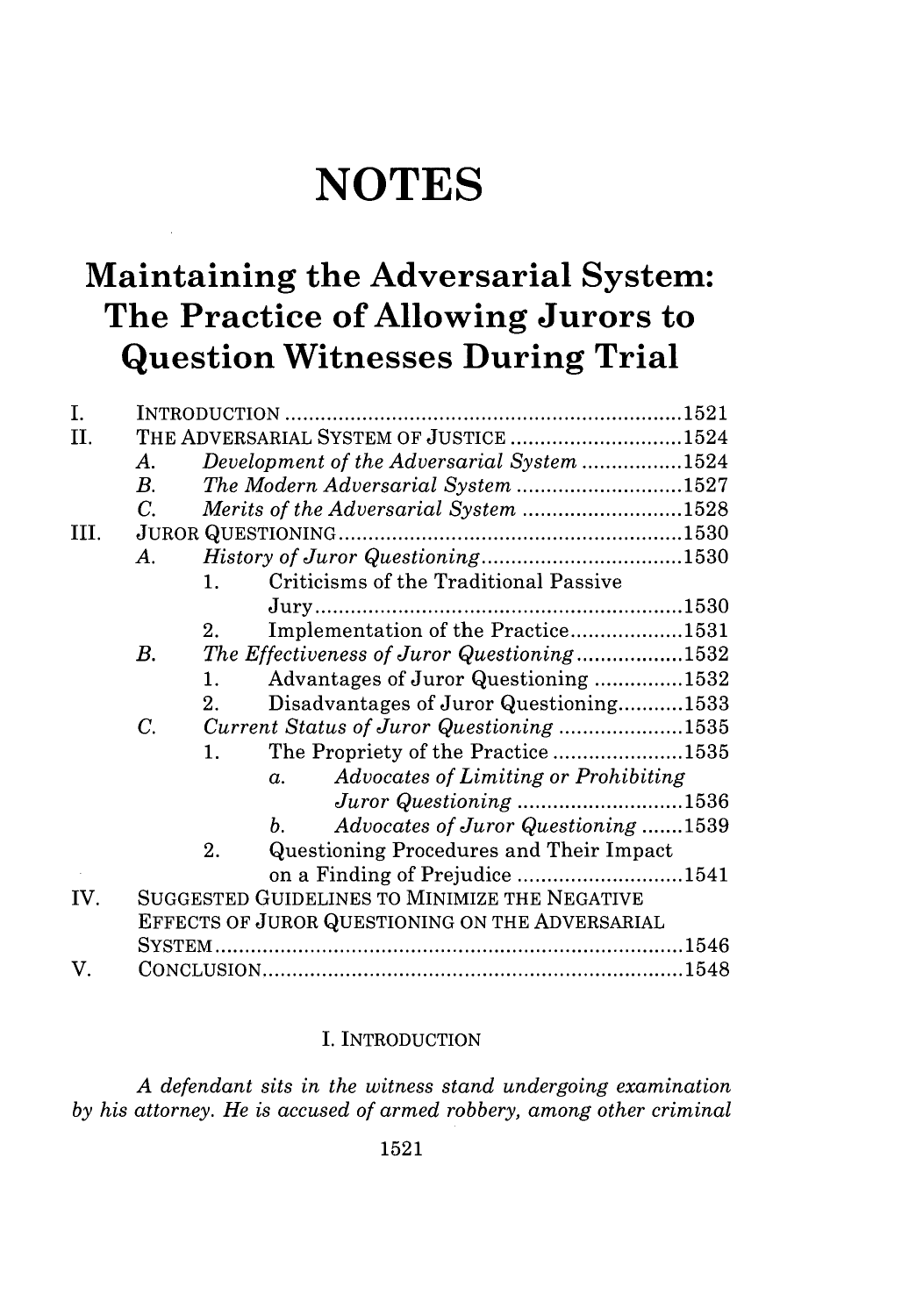*acts. During the course of the defendant's testimony, a juror blurts out that he has a question. The judge tells the juror to write his question down and advises the juror that he will be able to ask his question upon completion of the attorneys' examinations. When the juror's question is finally asked, the judge indicates to the defendant's attorney that the attorney should address the matter raised by the juror on reexamination. During the reexamination, the attorney turns to the jury box and directly addresses the individual juror, inquiring whether the juror's question had been sufficiently answered. At this point, several other jurors, feeling released from their silence, also begin questioning the witness. The judge or attorneys occasionally rephrase the questions, but often the witness answers the jurors directly. Neither party objects to the jurors'questions at the time of trial.*

The members of the jury in the trial discussed above appear to have acted as inquisitors. Instead of listening passively to the presentation of evidence from the opposing parties, they pose their own questions to the defendant. In an inquisitorial system of justice, used in many civil law countries, judges or juries have the primary responsibility for gathering and evaluating evidence.1 These fact finders actively seek evidence, such that the parties become mere objects of inquiry rather than the directors of the trial.2 In contrast to the inquisitorial system, the United States' adversarial system assigns the primary responsibility for the development and presentation of evidence to the parties themselves.<sup>3</sup> In the adversarial system, an impartial fact finder decides a case based on the conflicting evidence presented by opposing parties.<sup>4</sup> The depiction above, however, describes not a trial governed by the inquisitorial system of justice, but rather a recent trial in the Eastern District of New York.<sup>5</sup>

Commentators and courts are currently questioning the efficacy of our jury system. 6 Some view the system as too rigid and

4. *Id.*

<sup>1.</sup> Monroe H. Freedman, *Our Constitutionalized Adversary System,* 1 CHAP. L. REV. 57, 74 (1998).

<sup>2.</sup> Sean Doran et al., *Rethinking Adversariness in Nonjury Criminal Trials,* 23 AM. J. CRIM. L. 1, 18 (1995).

<sup>3.</sup> Freedman, *supra* note 1, at 57.

<sup>5.</sup> United States v. Bush, 47 F.3d 511, 512-14 (2d Cir. 1995) (reviewing the record of the district court). After the defendant was convicted, he brought an appeal claiming that allowing jurors to question witnesses, including defendants, during a criminal trial was reversible error. *Id.* at 512.

<sup>6.</sup> *E.g.,* Steven D. Penrod & Larry Heuer, *Tweaking Commonsense: Assessing Aids to Jury Decision Making,* 3 PSYCHOL. PUB. POL'Y & L. 259, 260 (1997) (stating that there is a "high intensity and frequency of recent jury criticism"); Eugene R. Sullivan & Akhil R. Amar, *Jury Reform in America-A Return to the Old Country,* 33 AM. CRIM. L. REV. 1141, 1141 (1996) ("The present [jury] system is being judged inadequate by the bench, the bar, the press, and the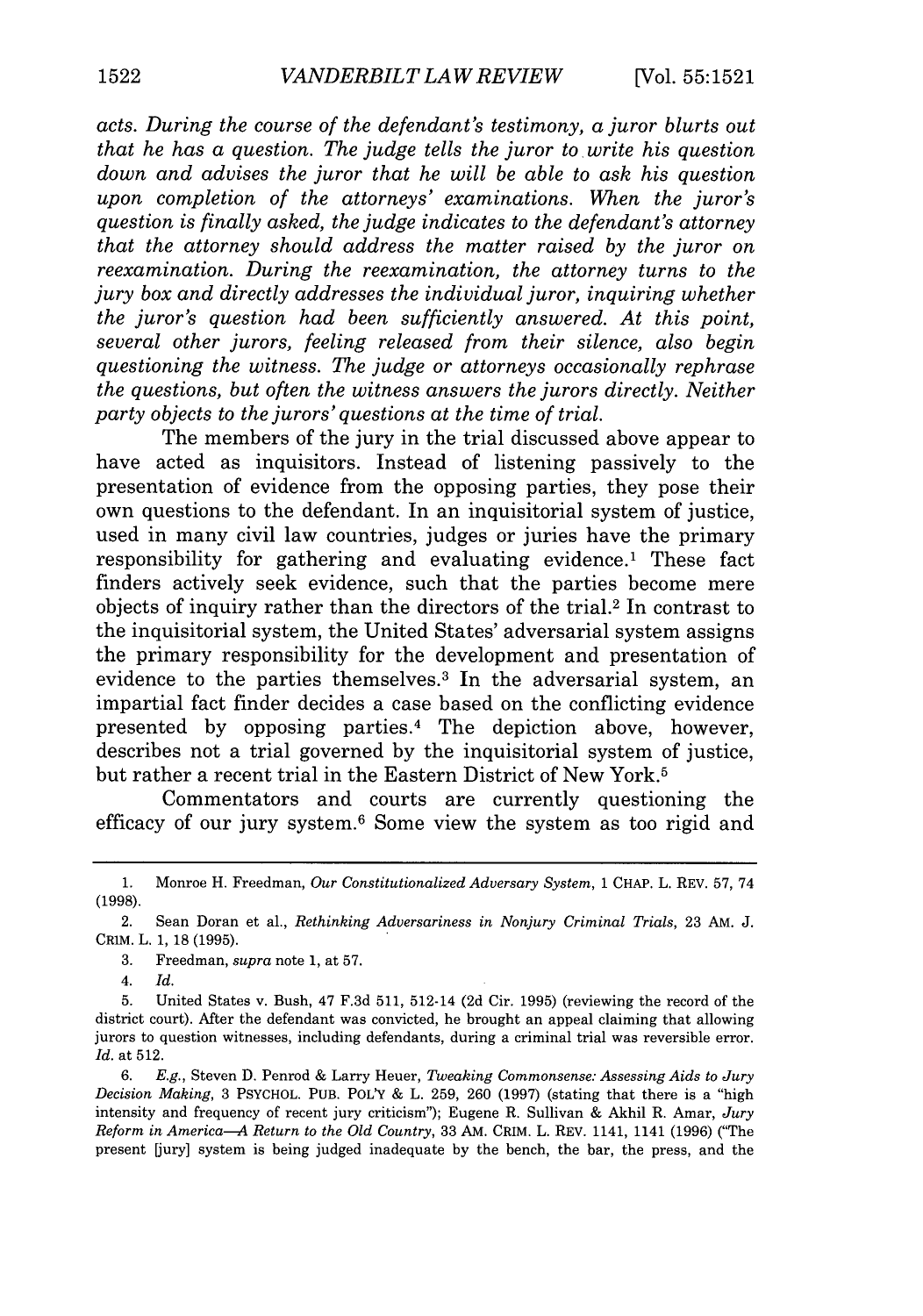unreliable a truth-finding body.7 These critics suggest altering aspects of the jury system, and most recommend alterations that encourage a more active and involved jury.<sup>8</sup> One such proposed alteration<sup>9</sup> would permit the jury to pose questions to witnesses during trial.<sup>10</sup> Many jurisdictions are either considering or are currently experimenting with the use of juror questioning.<sup>11</sup>

Presently, the propriety of juror questioning is a widely contested matter.<sup>12</sup> The debate also focuses on the necessary safeguards that should be required if the practice is ultimately deemed proper.<sup>13</sup> There are few guidelines available to assist trial courts in implementing the practice.<sup>14</sup> Because the factors leading courts to find prejudice in a case are not clearly defined, trial courts are often left to their own discretion.<sup>15</sup>

To understand the issue of juror questioning, it is best to begin with a historical overview of the jury system and the adversarial process. The consequences of giving the jury a more active role can only be analyzed effectively with this history in mind. Part II of this Note will discuss the history of the jury system and provide an overview of the merits of the current adversarial system. Part III will examine the practice of juror questioning and its impact on the adversarial system. Part III also examines the history of jury questioning and analyzes the advantages and disadvantages of the practice. It looks at the practice's current status in jurisdictions across

8. Penrod & Heuer, *supra* note 6, at 260. Proposed alterations include allowing jurors to take notes during trial and deliberations and allowing jurors to question witnesses. *Id.* at 261.

9. The term "alteration" indicates that this issue has only recently become a topic of widespread discussion. The actual practice of juror questioning has been used infrequently throughout the history of United States jurisprudence.

10. *E.g.,* Peter B. Krupp, *When Jurors Speak: A Practical Guide to Jurors Questioning Witnesses in Massachusetts,* BOSTON B.J., Sept./Oct. 2001, at 12.

11. *See, e.g.,* R.N. Singh et al., *Reforming the Jury System: What do the Judges Think?,* 63 TEX. B.J. 948, 950-51 (2000) (noting that the Texas Supreme Court appointed a Jury Task Force to research and evaluate possible jury reforms, including allowing jurors to question witnesses).

12. Janessa E. Shtabsky, Comment, *A More Active Jury: Has Arizona Set the Standard for Reform with its New Jury Rules?,* 28 ARiZ. ST. L.J. 1009, 1011 (1996).

13. Mark C. Roberts, II, Comment, *Evidence* - *Witnesses* - *Jurors May Not Pose Written Questions to Witnesses in Criminal Cases,* 24 ST. MARY'S L.J. 1421, 1423-25 (1993) (stating that courts and commentators are debating both the merits of juror questioning and the procedures to be utilized if the practice is allowed).

14. Penrod, *supra* note 6, at 262.

15. Kara Lundy, Note, *Juror Questioning of Witnesses: Questioning the United States Criminal Justice System,* 85 MINN. L. REV. 2007, 2007 (2001).

public."). The recent criticisms of juries led the Judicial Council of California to create a special commission to evaluate the jury system and recommend changes. J. Clark Kelso, *Final Report of the Blue Ribbon Commission on Jury System Improvement,* 47 HASTINGS L.J. 1433, 1436 (1996).

<sup>7.</sup> *See e.g.,* Douglas G. Smith, *Structural and Functional Aspects of the Jury: Comparative Analysis and Proposals for Reform,* 48 ALA. L. REV. 441, 443-45 (1997).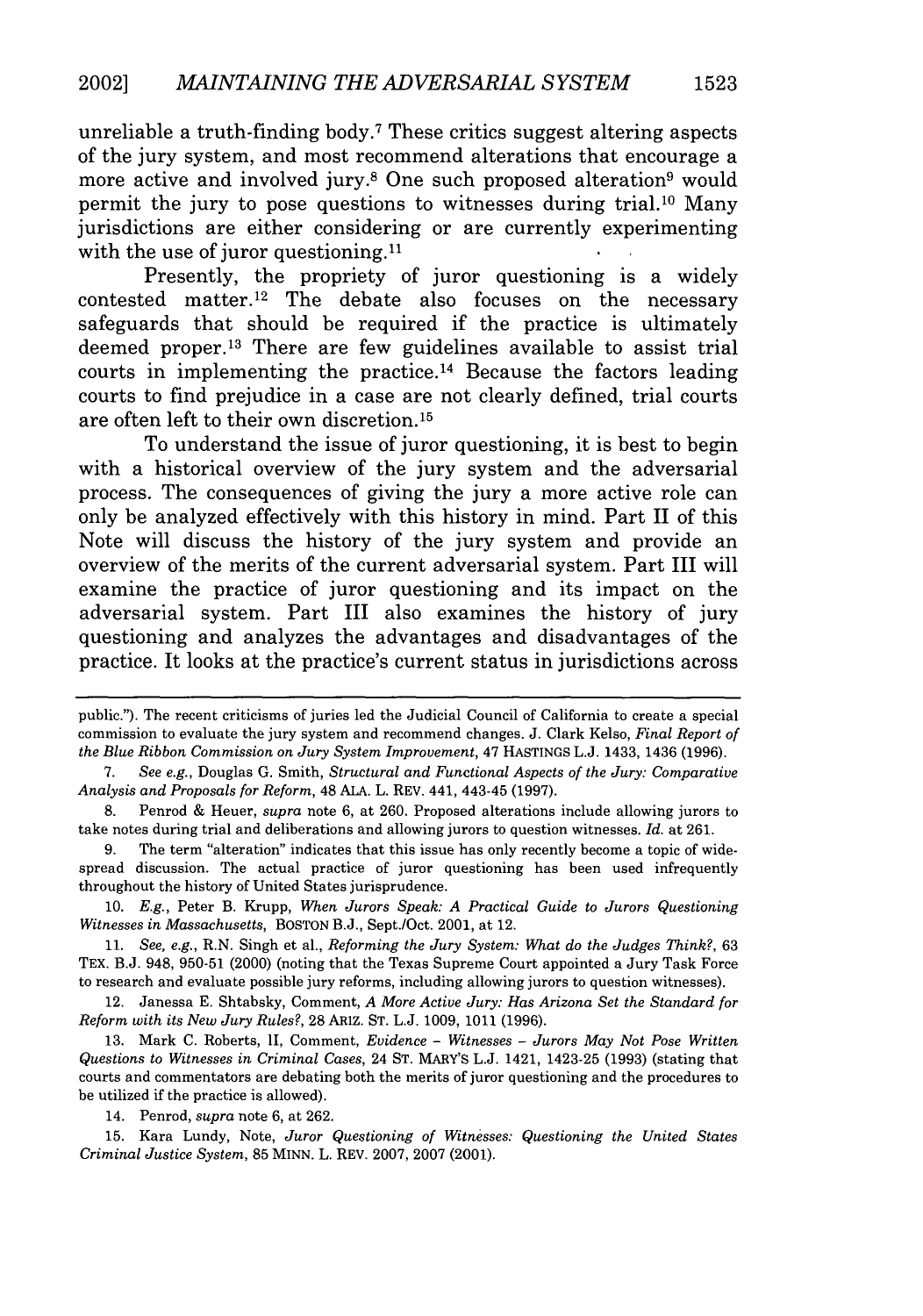the country and sets forth current views about the appropriateness of the practice in general. Part IV suggests procedural safeguards designed both to eliminate or reduce potential problems with juror questioning and to preserve the virtues of the adversarial system.

#### II. THE ADVERSARIAL SYSTEM OF JUSTICE

The American criminal justice system strives to balance the government's dual interests in enforcing its laws and protecting its citizens<sup> $t'$ </sup> rights to receive fair trials.<sup>16</sup> The Constitution and the American adversarial system provide a criminal defendant the right to a trial before an impartial jury. <sup>17</sup>

#### *A. Development of the Adversarial System*

Dispute resolution procedures have evolved over time.18 The adversarial system currently employed in the United States is a product of the evolution of both English and American jurisprudence. **19** Precursors to the current adversarial system of justice include the medieval period's trials by battle, wager of law, and ordeal. 20 Each of these methods was premised upon divine intervention-a belief that God would intervene and demonstrate the correct judgment.<sup>21</sup> Trial by battle involved disputants, or sometimes their representatives, engaging in "physical combat until one side yielded... was decisively defeated, or, in certain serious criminal matters, was slain."22 In the Middle Ages, people believed that the results of the battle were the judgments of God.23 The often unfavorable and drastic results of trial by battle rendered this form of dispute resolution unpopular and eventually obsolete. <sup>24</sup>

20. *Id.* at 717-19.

22. *Id.* at 717.

24. Landsman, *supra* note 17, at 718. The decisions often favored the rich, who either had fighting skills or could hire those who did to stand in for them as their "champions." *Id.; see also*

<sup>16.</sup> Ellen E. Sward, *Values, Ideology, and the Evolution of the Adversary System,* 64 IND. L.J. 301, 303 (1999).

<sup>17.</sup> U.S. **CONST.** amend. VI ("In all criminal prosecutions, the accused shall enjoy the right to a speedy and public trial, by an impartial jury."); Stephan Landsman, *A Brief Survey of the Development of the Adversary System,* 44 OHIO ST. L.J. 713, 713 (1983).

<sup>18.</sup> *Id.* at 717.

**<sup>19.</sup>** *Id.*

<sup>21.</sup> Id. at 719.

<sup>23.</sup> W.J.V. WINDEYER, LECTURES **ON LEGAL** HISTORY 44 **(2d** ed. 1957) ('Men who honored warlike gods were ready enough to settle their disputes by personal combat, on the assumption that the gods would give to the combatant, whose quarrel was just, strength to vanquish the wrongdoer.").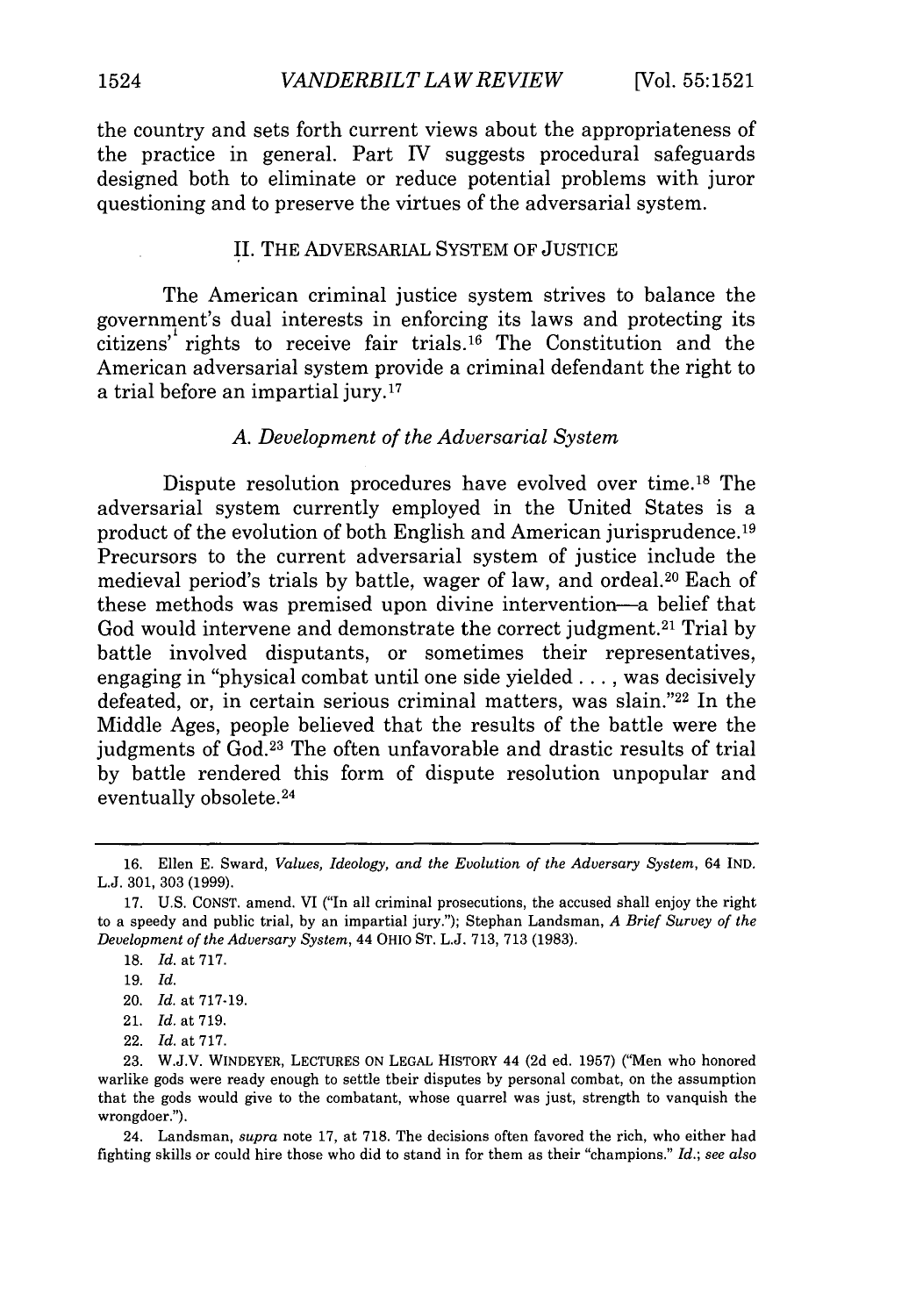Trial by wager of law produced equally biased results but was more popular because it used less drastic means.<sup>25</sup> In a trial by wager of law, one of the litigants was required to make an oath that he was speaking the truth.26 This litigant won his case if he had enough advocates, or compurgators, taking an oath in his support.<sup>27</sup> The compurgators were not required to have any firsthand knowledge of the case. The litigant with the most compurgators to support his claims would prevail in the trial.28 Hence, the wager of law has been described as a "character test."29 Its bias stemmed from the fact that those who were popular in a given community would have more supporters and would therefore prevail.<sup>30</sup>

In a trial by ordeal, the litigant would agree to undergo some physical test. Tests used included carrying a red-hot iron bar, placing an arm in boiling water, or being bound and lowered into water.<sup>31</sup> Medieval Europeans believed that if the litigant were telling the truth, God would intervene and show a sign by protecting the person from harm in the course of the ordeal. <sup>32</sup>

By the middle of the thirteenth century, these three medieval methods were either banned or seriously criticized.33 Although these medieval methods may seem arcane, they contributed to the evolution of the adversarial process.<sup>34</sup> As Stephan Landsman, a prominent legal historian, notes, "[The medieval methods] helped to establish the principle that the parties to a dispute should play the preeminent part in the procedure leading to its resolution."<sup>35</sup> The outcome of a dispute "depended entirely upon the physical strength, stamina, intelligence, or self-control of the party."36

28. *Id.*

30. Landsman, *supra* note 17, at 718.

32. *Id.* Such signs included the lack of festering burns after carrying a hot iron rod or putting an arm in boiling water or the ability to float when bound and placed in cold water. *Id.*

33. Landsman, *supra* note 17, at 720 (noting that these methods of dispute resolution did not often use legitimate evidence or fact-finding and were not "even remotely adversarial").

34. *Id.*

35. *Id.*

36. Sward, *supra* note 16, at 321.

**1525**

FRANKLIN STRIER, RECONSTRUCTING JUSTICE: AN AGENDA FOR TRIAL REFORM 12 (1994) ("[T]rial by battle never became popular in England, partly because it was hard to see God's hand in it, and partly because it was foisted on the populace by the hated Normans.").

<sup>25.</sup> Landsman, *supra* note 17, at 718.

<sup>26.</sup> *Id.*

<sup>27.</sup> J.H. BAKER, AN INTRODUCTION TO ENGLISH LEGAL HISTORY 5 (3d ed. 1990). The bias stems from the fact that those who were popular in a given community would have more supporters and would therefore prevail.

<sup>29.</sup> *Id.*

<sup>31.</sup> WINDEYER, *supra* note 23, at 14.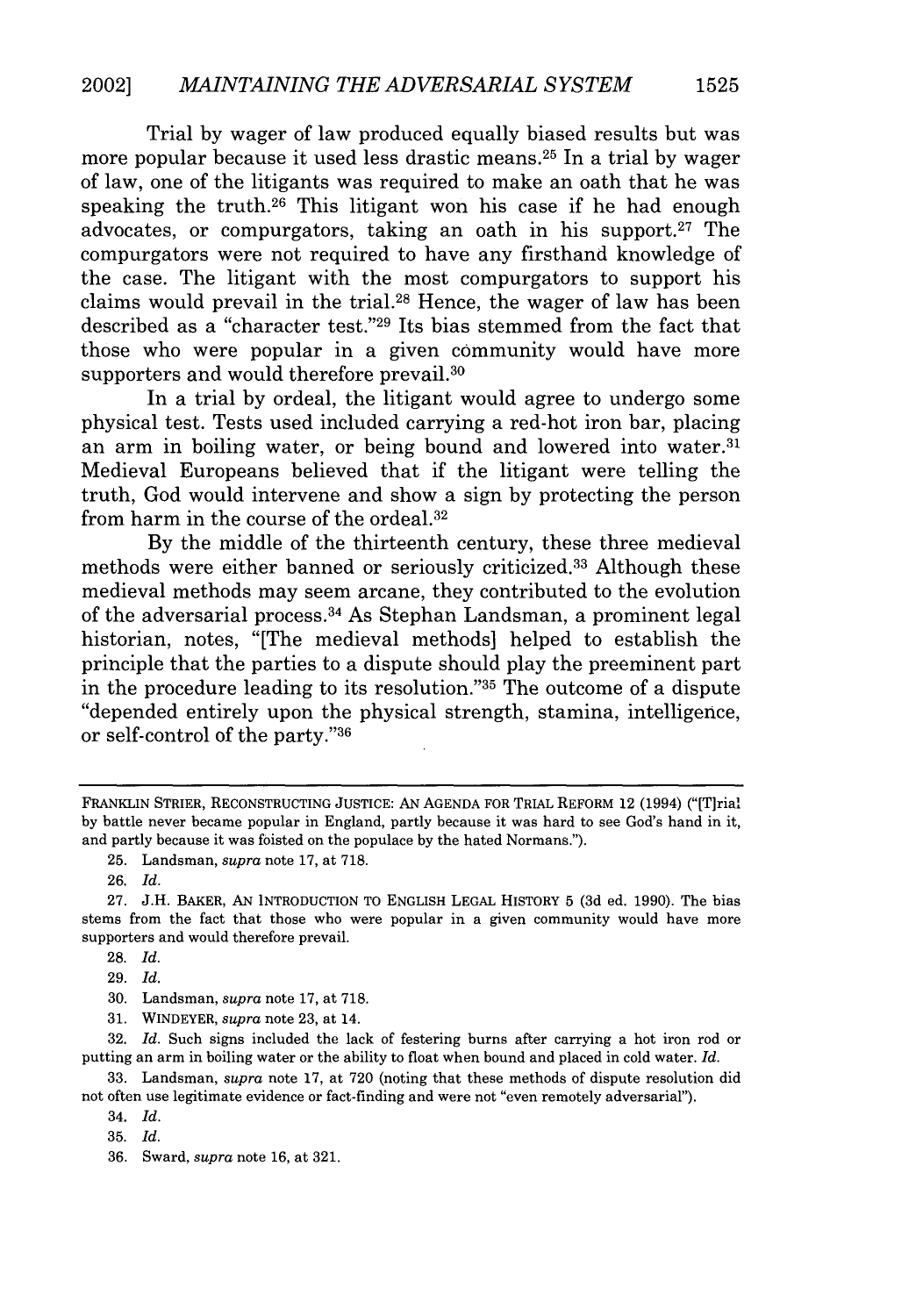As the medieval methods of dispute resolution declined in popularity in Europe, trial by jury gained prominence.<sup>37</sup> By the thirteenth century, trial by jury was the predominant judicial procedure. 38 While not proven, it is commonly believed that the jury derived from the "inquisition" introduced to England by William the Conqueror.<sup>39</sup> Skeptics of the prior medieval methods preferred the "socalled rational mode of trial ... [whereby] litigants looked to *peers* for redress, rather than divine retribution or reward."40

The presentment jury, or grand jury, was the first type of jury to appear in the criminal justice system. 41 These juries issued reports of the criminal acts committed by local citizens and prepared indictments for their prosecution. 42 A second jury was used to decide the guilt or innocence of the indicted party. 43 In the early history of the jury, several of the same individuals who served on the initial grand juries would be on the second jury.44 The early juries "were not the neutral and passive fact finders that they eventually became when incorporated within the adversary framework."<sup>45</sup> Often, no evidence was heard, and the juries relied on divine guidance to reach a resolution. 46 Furthermore, the juries were composed of persons with knowledge of the dispute in question, and members were allowed to conduct an investigation in the community before trial began.47 Thus, the early juries "were more like witnesses than passive fact finders."48 In this sense, these juries were more inquisitorial than adversarial.<sup>49</sup> Juries retained their inquisitional nature for many years in both

40. STRIER, *supra* note 24, at 12.

44. *Id.* Thus, persons who reported and indicted other citizens were also those who decided their guilt or innocence. *Id.* at 720-21.

45. Id. at 721.

47. Landsman, *supra* note 17, at 722.

48. Sward, *supra* note 16, at 322.

49. Landsman, *supra* note 17, at 722. The juries were an "active and inquiring body searching for material truth." *Id.*

<sup>37.</sup> *Id.* The jury system was incorporated into the English judicial process by the end of the twelfth century. Landsman, *supra* note 16, at 720.

<sup>38.</sup> Sward, *supra* note 16, at 322.

<sup>39.</sup> Jeffrey Reynolds Sylvester, Comment, *Your Honor, May I Ask a Question? The Inherent Dangers of Allowing Jurors to Question Witnesses,* 7 COOLEY L. REV. 213, 214 (1990).

<sup>41.</sup> Landsman, *supra* note 17, at 720, 724 (providing a history of the civil jury system and the role of the church in dispute resolution).

<sup>42.</sup> *Id.* at 720.

<sup>43.</sup> Id. at 721.

<sup>46.</sup> *Id.* at 721-22. *But see* Sylvester, *supra* note 39, at 214-15 (noting that there was some control over these early juries). It was possible for a second jury to convict the first jury of perjury and impose significant penalties on those individuals, including imprisonment or the destruction of their homes. *Id.*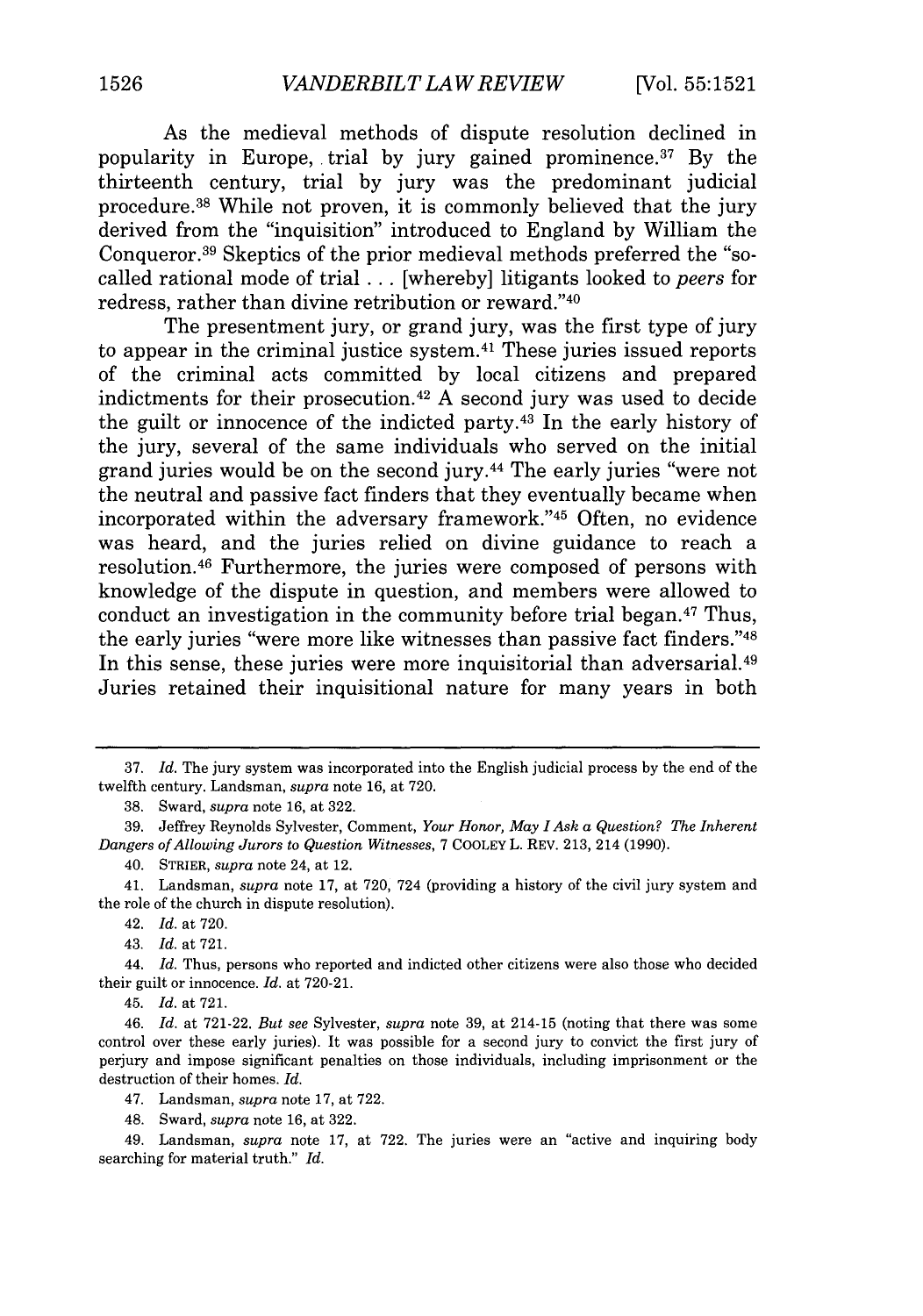England and the United States. 50 Even now, the "grand jury functions as an inquisitorial body seeking evidence upon which to premise criminal indictments. '51

Slowly, however, the jury system evolved into an increasingly adversarial process. 52 By the fourteenth century, prospective jurors could be removed from the jury panel for potential bias, and contact between jurors and litigants was curtailed.<sup>53</sup> From at least the "fifteenth century onward[,] jurors began to rely upon what was presented in court as the basis for their decision."54 After lawyers gained prominence, formal witness testimony became the accepted form of evidence, and formal rules of evidence subsequently were developed. 55 By the end of the eighteenth century, the adversarial system had become "firmly established not only in England but also in America."56

#### *B. The Modern Adversarial System*

The United States has utilized an adversarial system of justice since the time of the American Revolution.<sup>57</sup> It was incorporated into the Constitution by the Framers and has been elaborated upon by the Supreme Court.58 Landsman asserts that the

central precept of [the] adversary process is that out of the sharp clash of proofs presented by adversaries in a highly structured forensic setting is most likely to come the information from which a neutral and passive decision maker can resolve a litigated dispute in a manner that is acceptable both to the parties and to society.<sup>59</sup>

Therefore, the adversarial system requires a neutral and passive factfinder-either judge or jury.60

In the adversarial system, lawyers on opposing sides argue their cases before this neutral and passive trier of fact.<sup> $61$ </sup> Opposing

59. Landsman, *supra* note 17, at 714.

61. Nancy Amoury Combs, Comment, *Understanding Kaye Scholer: The Autonomous Citizen, the Managed Subject and the Role of the Lawyer,* 82 CAL. L. REV. 663, 683 (1994).

<sup>50.</sup> *Id.*

<sup>51.</sup> *Id.*

<sup>52.</sup> *Id.*

**<sup>53,</sup>** *Id.*

<sup>54,</sup> *Id.* at 723; STRIER, *supra* note 24, at 13 ("[It was not until the fifteenth century that the jury had transformed from a body of witnesses to a body which *hears* witnesses.").

<sup>55.</sup> *Id.* at 725-27.

<sup>56.</sup> *Id.* at 730.

<sup>57.</sup> *Id.* at 713.

<sup>58.</sup> Freedman, *supra* note 1, at 52; *see also* Berger v. United States, 295 U.S. 78, 88 (1935).

<sup>60.</sup> *Id.* at **713.**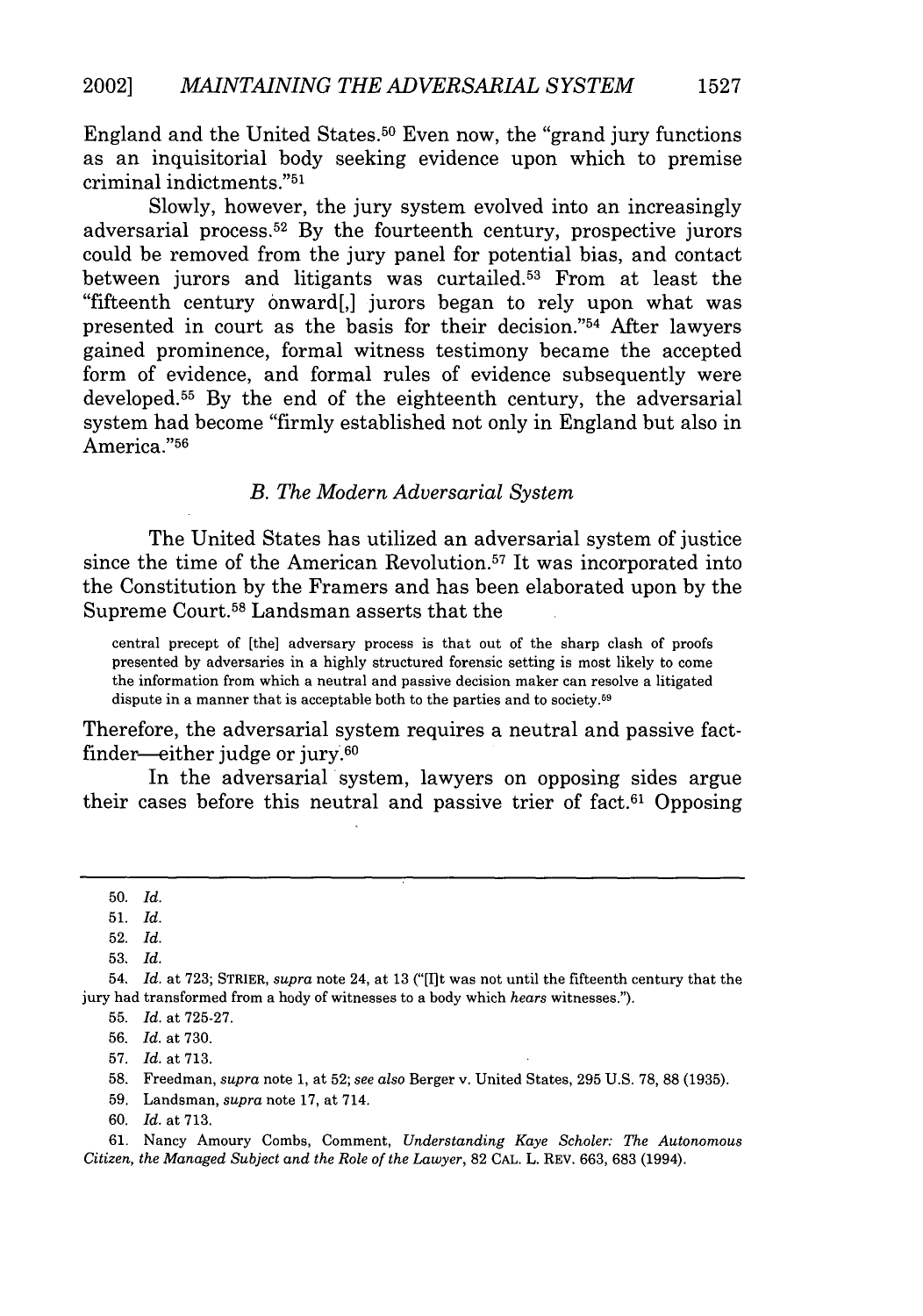attorneys "control the presentation of evidence and argument"<sup>62</sup> and attempt "to persuade the fact finder, whether judge or jury, that its presentation of the facts is more convincing than that of the opposing side."<sup>63</sup> The system therefore encourages the opposing sides to find and present their most persuasive evidence.<sup>64</sup> However, evidentiary, procedural, and ethical rules prevent a "win-at-any-cost" attitude on the part of the opposing attorneys. 65 The fact finder is prohibited from making any judgments before the conclusion of the evidence and from becoming actively involved in gathering evidence.<sup>66</sup>

Despite its long-established tradition, recent reforms in the jury system may move the United States away from the adversarial system of justice.<sup>67</sup>

#### *C. Merits of the Adversarial System*

The conceptual underpinnings of the adversarial system should be preserved. Professor Wayne R. LaFave notes that the system's superiority in producing accurate verdicts rests on two premises: (1) "that adversaries will uncover more facts and transmit more useful information to the decision maker" and (2) that the adversarial system avoids "decisionmaker bias," a prosecutorial slant that results from decisionmakers also acting as fact finders. 68 The parties' self-interest ensures the production of relevant evidence and the expression of the strengths and weaknesses of the opposing side's case. $69$  For example, because a defendant in a criminal case has a powerful incentive to stay out of jail, he or she will accordingly research and present all of the favorable evidence and legal defenses. Alternately, the State has an interest in protecting its citizens and will present all potential evidence of guilt to obtain a conviction. The system also rejects a

69. *Id.*

<sup>62.</sup> *Id.*

<sup>63.</sup> Hyongsoon Kim, Note, *Adversarialism Defended: Daubert and the Judge's Role in Evaluating Expert Evidence,* 34 COLUM. J.L. & SOC. PROBS. 223, 226 (2001).

<sup>64.</sup> Landsman, *supra* note 17, at 715.

<sup>65.</sup> *Id.* at 716.

<sup>66.</sup> *Id.* at 715 ("[11f the decision maker strays from the passive role he risks prematurely committing himself to one version of the facts and failing to appreciate the value of all the evidence... [N]eutrality and passivity are essential not only to ensure an evenhanded consideration of each case, but also to convince society that the judicial system is trustworthy; when a decision maker becomes an active questioner ... society is likely to perceive him as partisan rather than neutral.").

<sup>67.</sup> *See id.* at 738, n.179.

<sup>68.</sup> **1** WAYNE R. LAFAVE, CRIMINAL PROCEDURE § 1.4(c) (2d ed. 1999).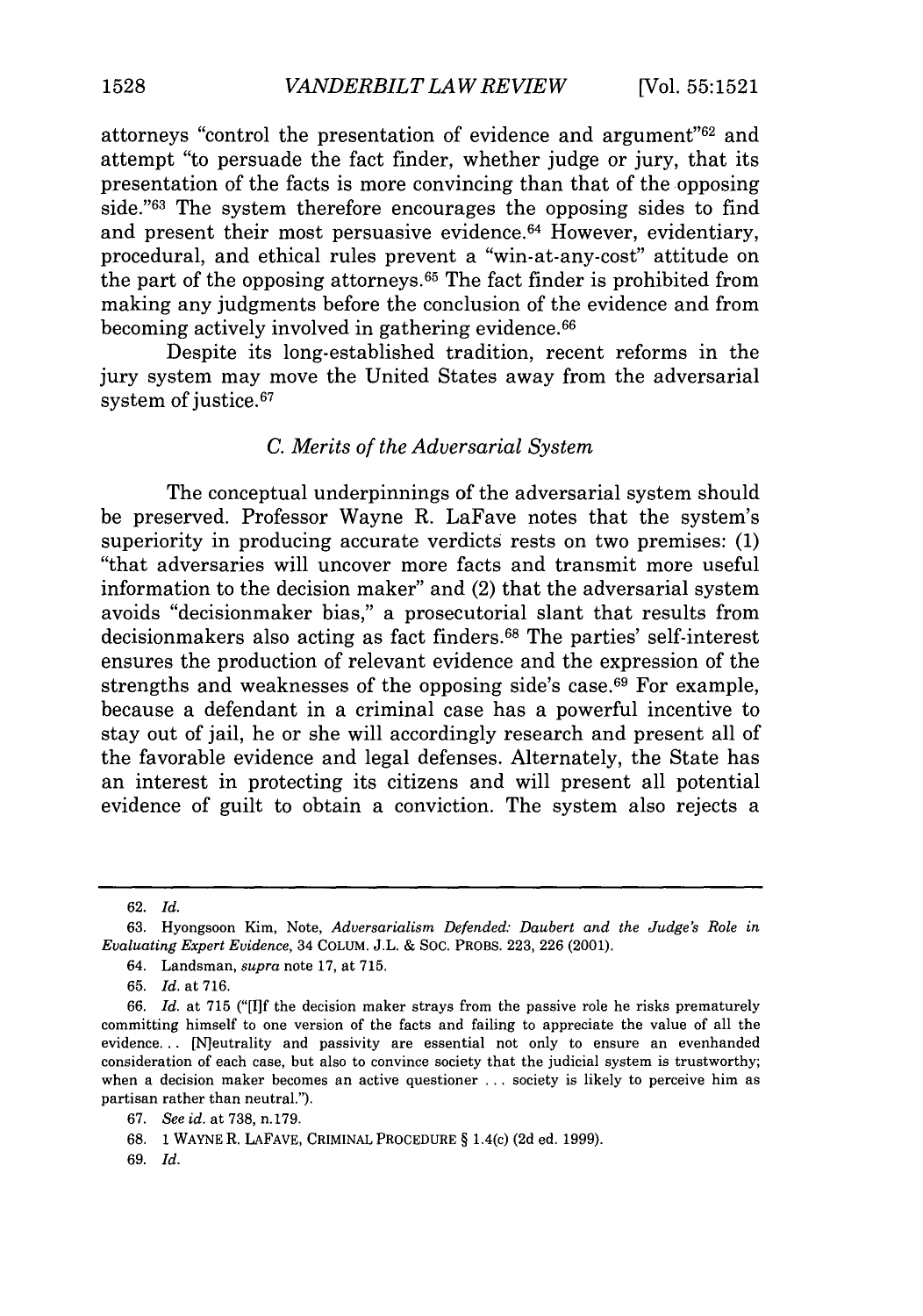hierarchical model of seeking justice in favor of a "coordinate model."<sup>70</sup> The coordinate model used by the adversarial system divides authority for developing and presenting evidence, determining legal issues, and deciding a verdict.<sup> $71$ </sup> The result of this division of authority is a system of checks on the power of the decisionmakers. <sup>72</sup>

Douglas G. Smith suggests other merits of the adversarial system—specifically the merits of the traditional role of the jury—in *Structural and Functional Aspects of the Jury.73* These merits include manifesting the "sovereignty of the people," barring governmental abuse, and preventing abuse by lawyers.74 He quote Alexis de Tocqueville's observation that the American jury functions as "a political institution **...** one of the forms of sovereignty of the people."75 Smith notes that the jury imports community values, and hence a democratic quality, to the process of adjudication because, conceptually, a defendant is being judged by his peers.76 A group of twelve citizens may better represent the "average" member of society than a single judge.<sup>77</sup> In addition, Smith states that the "jury" [especially the criminal jury] may counteract both judicial bias as well as corruption."78 Smith notes that juries provide "an inestimable safeguard against the corrupt or overzealous prosecutor and against the compliant, biased, or eccentric judge."79 A final merit of the traditional jury is the addition of legitimacy to the adjudicatory process.80 A single judge may be less able than a group of twelve citizens to represent the "average" member of society. $a^2$  The jury is less likely than a single individual to be perceived as biased, and jury decisions based upon community values are therefore more likely to be considered legitimate.<sup>82</sup>

75. *Id.* at 470-71 citing 1 ALEXIS DE TOCQUEVILLE, DEMOCRACY IN AMERICA 291 (Henry Reeve trans., Knoph 1945).

78. *Id.* at 475.

82. *Id.* at 482.

**1529**

<sup>70.</sup> *Id.;* Smith, *supra* note 7, at 472. ("[T]he jury was thought to hold the 'class instincts of the judge in check,' being composed of members of the community as opposed to being drawn from an elite class within society.").

<sup>71.</sup> This model contrasts with the inquisitorial system, which places nearly all authority in the fact finders rather than in the parties. *Id.*

<sup>72.</sup> *Id.*

<sup>73.</sup> *Id.*

<sup>74.</sup> Smith, *supra* note 7, at 469-89.

<sup>76.</sup> *Id.* at 473.

<sup>77.</sup> *Id.* at 484.

<sup>79.</sup> *Id.* at 477 (citing Duncan v. Louisiana, 391 U.S. 145, 156 (1968)).

<sup>80.</sup> *Id.* at 482.

<sup>81.</sup> *Id.* at 484.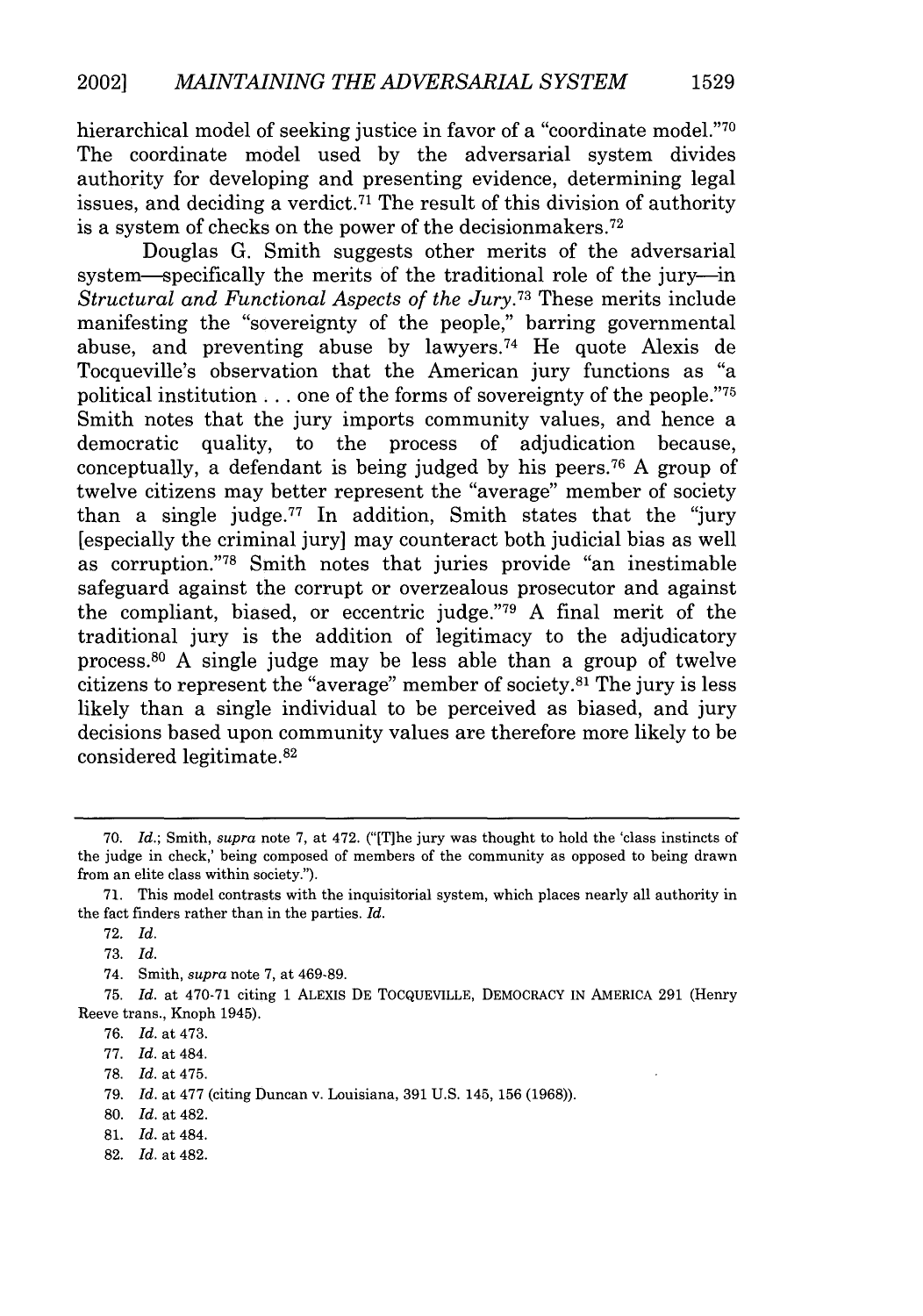The adversarial system has many merits that are worth preserving. Any reforms to the jury, a central aspect of this system, should be examined closely to ensure that these merits are protected.

#### III. JUROR QUESTIONING

#### *A. History of Juror Questioning*

#### 1. Criticisms of the Traditional Passive Jury

Juries have increasingly become a focus of discussion as a result of media influence.<sup>83</sup> For example, in 1891 Mark Twain observed, "[t]he jury system puts a ban on intelligence and honesty, and a premium upon ignorance, stupidity and perjury. It's a shame that we must continue to use a worthless system because it *was* good a thousand years ago." $84$  More recently, an editorial comment on the public response to jury verdicts following several highly publicized cases stated:

The Rodney King verdict sparked riots in Los Angeles and demands for mixed juries in all cases. The hung jury in the Menendez brothers' first murder trial led to calls for less than unanimous verdicts. And the "not guilty" verdict in the O.J. Simpson case has led some critics to call for scrapping the jury system altogether.<sup>85</sup>

Similarly, some commentators have argued that the truly passive jury is an unattainable goal.<sup>86</sup> They assert that the rules of evidence "developed in large measure to control the jury and to channel its decision making." $87$  Empirical research on juries indicates that jurors "bring expectations and preconceptions with them to the jury box, actively searching for causal explanations to make sense of the events described, and consciously or unconsciously process information . . . in ways that may strongly influence their decisions.<sup>"88</sup> The traditional passive jury may appear inconsistent with the reality of jurors as "active information-processors." Several commentators

<sup>83.</sup> Penrod & Heuer, *supra* note 6, at 259 (stating that it is "clear that the jury is currently a highly visible feature of the American justice system" and noting that one possible reason for the increased focus on juries is the advent and prevalence of modern media).

<sup>84.</sup> *Id.*

<sup>85.</sup> *Id.* at 260 (quoting *Judging Juries,* USA TODAY, June 16, 1997, at **18A).**

<sup>86.</sup> *Id.*

<sup>87.</sup> Shari Seidman Diamond & Neil Vidmar, *Jury Room Ruminations on Forbidden Topics,* 87 VA. L. REV. 1857, 1857 (2001).

<sup>88.</sup> *Id.* at 1859-60.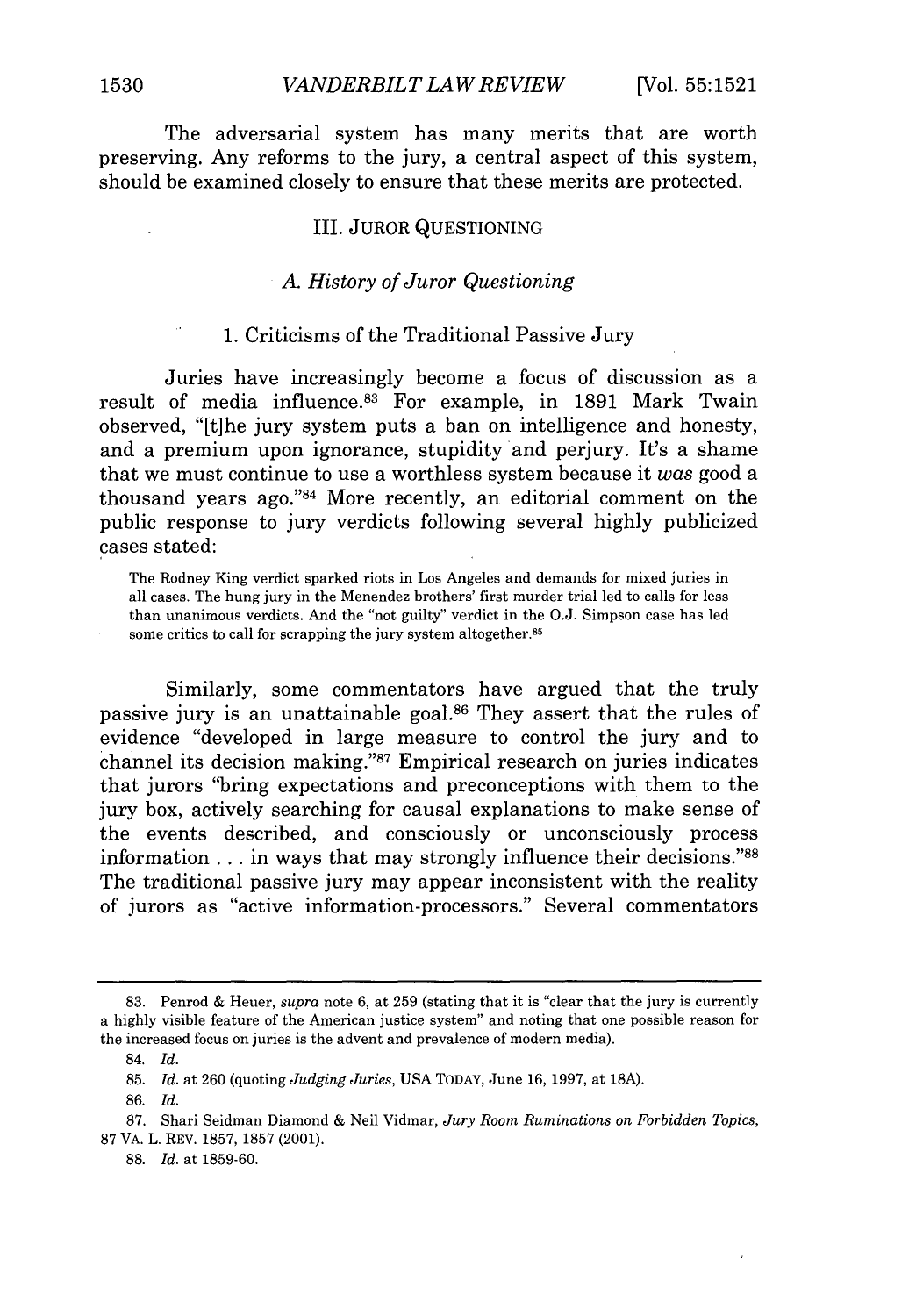assert that the jury system should be adapted to fit this more active model.<sup>89</sup>

Such criticisms have influenced public attitudes regarding the jury system.<sup>90</sup> In fact, some members of the American public have become so disillusioned with the current jury system that they refuse to participate in the process. In California, the Blue Ribbon Commission on Jury System Improvement announced that the state jury system was **"in** crisis" and "on the brink of collapse."91 The commission found that the public expressed their dissatisfaction with the current jury system **by** refusing to appear for jury duty when called for service. <sup>92</sup>

The debate over the role of the jury has led many courts, commentators, and legislatures to propose and implement practices to improve the efficient functioning of the jury.<sup>93</sup> One proposal would permit jurors to question witnesses during trial.94

#### 2. Implementation of the Practice

Juror questioning is not a recent development in the United States. 95 In **1895,** a state appellate court addressed the issue for the first time and explicitly approved of the practice.96 In **1907,** North Carolina became one of the first states to formally permit jurors to question witnesses, with certain limitations on the types of questions that could be asked. **97** The first federal appellate court to address the

94. Kelso, *supra* note **6,** at **1507-08.**

**95.** Laurie Forbes Neff, Comment, *The Propriety of Jury Questioning: A Remedy for Perceived Harmless Error,* **28** PEPP. L. REV. 437, 437 (2001).

**96.** Schaefer v. St. Louis **&** Suburban Ry. Co., **30** S.W. **331, 333** (Mo. **1895)** (holding that it was not prejudicial to allow jurors to question witnesses). The court stated, "We do not see why it was not a commendable thing in both the court and the jury endeavoring to ascertain just exactly the situation at the time [of the facts in question], so that they could properly determine the case before them." *Id.*

**97.** Neff, *supra* note **95,** at 437. The court limited the allowable questions to those whose purpose was to elicit the truth. *Id.*

**<sup>89.</sup>** *Id.* at **1860.**

**<sup>90.</sup>** *Id.* (quoting **MARK** TWAIN, ROUGHING IT 343 (Hartford, **CT,** Am. Publ'g Co. **1891)).**

**<sup>91.</sup>** Kelso, *supra* note **6,** at 1445.

**<sup>92.</sup>** *Id.* The Commission noted that, because of an inability to provide a sufficient number of jurors, this refusal occasionally resulted in delayed trials. *Id.*

**<sup>93.</sup>** *See, e.g.,* ARIZ. R. Civ. P. **39(b)(10)** (allowing jurors to take notes during trial and to submit written questions to the judge); *see also* Kelso, *supra* note **6,** at **1508** (stating that the California Commission investigating juror improvements recommended giving trial courts discretion to permit jurors to question witnesses). In fact, the Commission found that "the benefits of juror questioning" outweigh the "largely speculative concerns that have been raised about the practice." *Id.* at **1507-08.**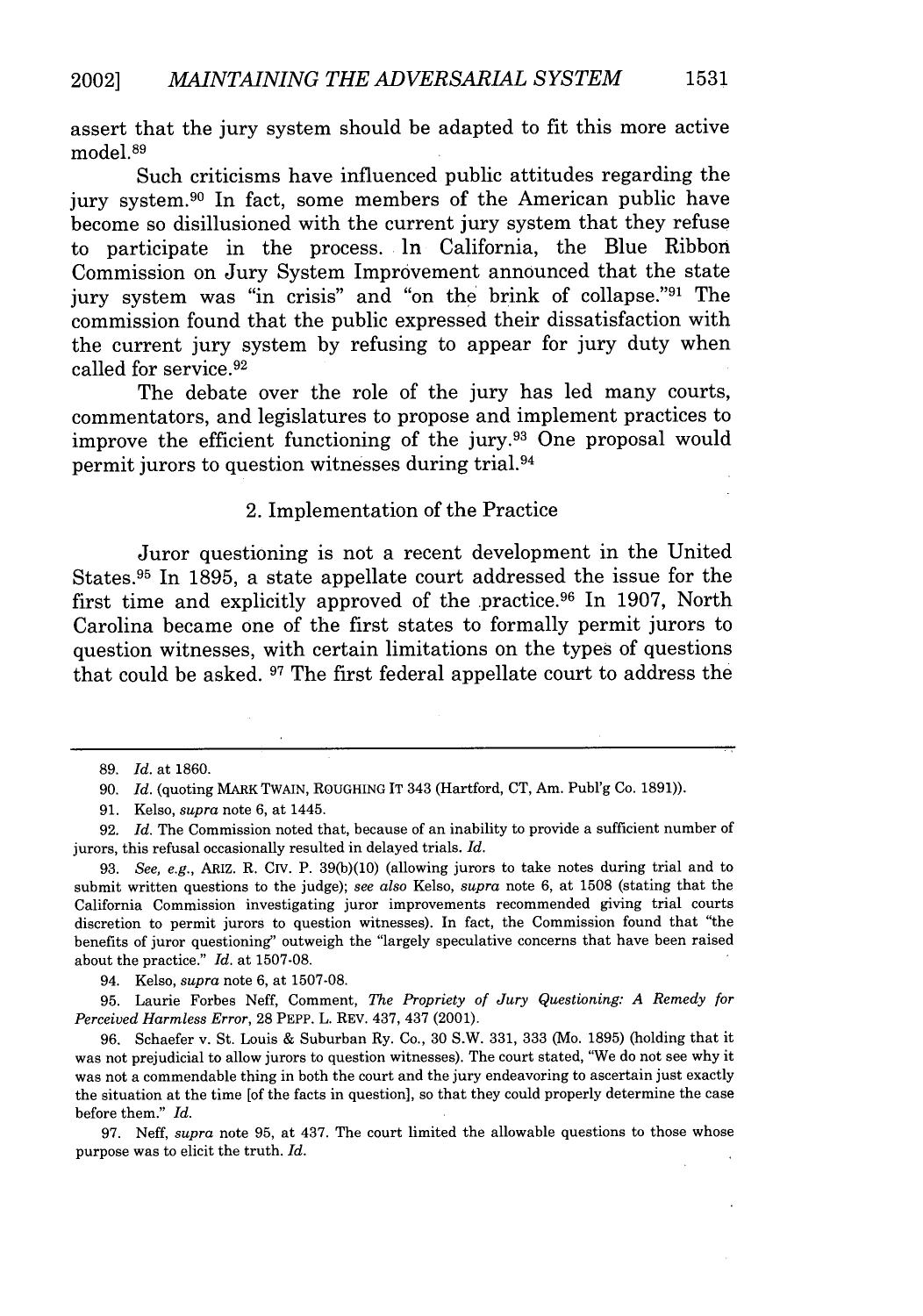issue of juror questioning deemed its utilization to be within the discretion of the trial court.<sup>98</sup>

Despite the early recognition of juror questioning, the Federal Rules of Evidence remain silent on the issue. Ellyn C. Acker states that the Rules "neither permit nor prohibit juror questioning of witnesses during trial."99 The issue is currently being debated in many jurisdictions across the United States. Despite the possible constitutional implications of such an interference with the right to a fair trial and due process, the Supreme Court has yet to address the issue of juror questioning.

#### *B. The Effectiveness of Juror Questioning*

#### 1. Advantages of Juror Questioning

Courts and commentators have recognized advantages and disadvantages to allowing jurors to question witnesses in open court. The perceived advantages of juror questioning include the following: having a more active, focused, and involved jury that perceives a greater sense of responsibility and participation in the pursuit of justice; helping jurors resolve questions they may have regarding the facts or the law;100 increasing the public's perception of the credibility of the jury;<sup>101</sup> serving as a check on the power of judges and attorneys; $102$  and helping attorneys structure their cases to address and resolve issues troubling the jury. $103$ 

Social science research supports the proposition that jurors learn more by engagement "rather than passively trying to absorb

<sup>98.</sup> *Id.* (stating that *United States v. Witt,* 215 F.2d 580, 584 (2d Cir. 1954), was the first federal appellate case to address the issue).

<sup>99.</sup> Ellyn C. Acker, *Standardized Procedures for Juror Interrogation of Witnesses,* 1990 U. CHI. **LEGAL** F. 557, 557 (1990). *But see* Sylvester, *supra* note 39, at 216 (noting that while the issue of juror questioning is not explicitly mentioned in the Federal Rules of Evidence, the Rules "provide that the court may interrogate witnesses and control the mode of questioning to most effectively ascertain the truth").

<sup>100.</sup> Krupp, *supra* note 10, at 12 ("There can be little dispute that a juror, who does not understand certain terms used in a line of questions or who cannot picture the scene, will not follow or recall the line of questioning as well as a juror who does. Thus, advocates of juror questions have pointed to the salutary benefits of jurors being able to seek clarification **by** questioning the witness before the witness is off the stand.").

<sup>101.</sup> Kelso, *supra* note 6, at 1506.

<sup>102.</sup> *Id.*

<sup>103.</sup> Shtabsky, *supra* note 12, at 1020-21.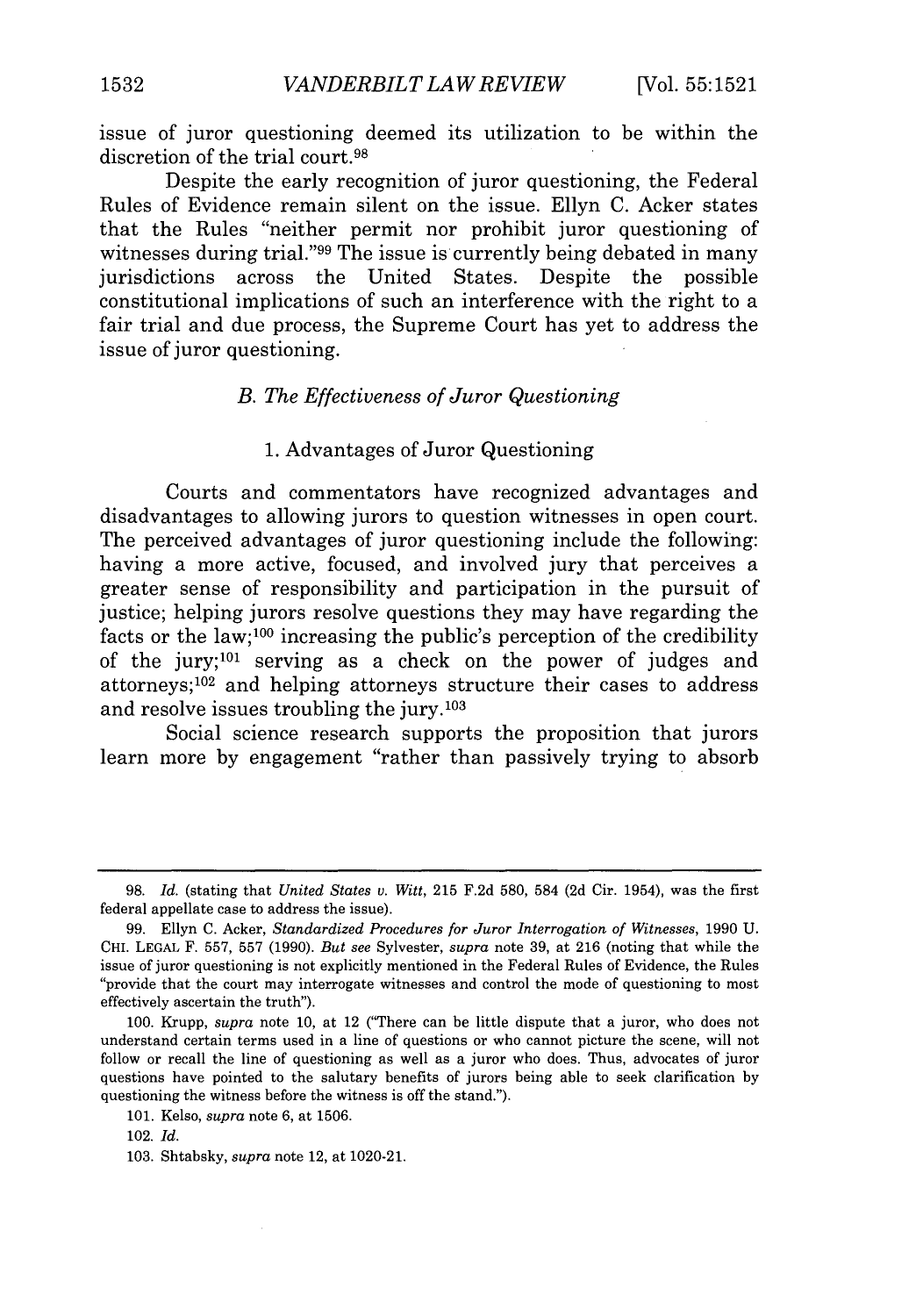information." 104 Proponents of juror questioning note that allowing jurors to question witnesses engages them more in the process, making them more satisfied with their service.<sup>105</sup> Also, allowing jurors to communicate their perceptions of the trial to the attorneys provides the attorneys with valuable insights about the fact finders which may alter their advocacy strategies.<sup>106</sup>

Furthermore, proponents of juror questioning point out that this practice is part of the normal procedure in England.<sup>107</sup> In England, the jurors' questions are submitted in writing to the judge.108 After conferring with the attorneys, the judge has discretion to ask the questions for the jurors.<sup>109</sup> Since no major problems have resulted from this practice in England, proponents suggest that the practice would also work well if adopted in the United States. <sup>110</sup>

2. Disadvantages of Juror Questioning

In contrast, several courts and commentators have noted the disadvantages associated with juror questioning. Perhaps the practice's greatest potential drawback is the danger of jurors losing their neutrality by becoming advocates for a specific party through their questioning.<sup>111</sup> This loss of neutrality would impair the proper function of the adversarial system of justice. As one commentator noted, "[T]he line between impartial fact finder and partisan interrogator or advocate may be a difficult one to define."112 A juror's question may unintentionally be prejudicial to a party, affecting the adversarial process. 113 The resulting bias created in the other jurors could "interfere with the constitutional requirements of due process and a fair trial."114

- 108. *Id.* at 1143.
- 109. *Id.*

110. *Id.*

<sup>104.</sup> Krupp, *supra* note 10, at 12 (discussing the more active role jurors are allowed to play in the Massachusetts courts and noting that juror questioning is "perhaps the most controversial" aspect of that more active role).

<sup>105.</sup> *Id.*

<sup>106.</sup> Acker, *supra* note 99, at 561.

<sup>107.</sup> Sullivan & Amar, *supra* note 6, at 1142.

**<sup>111.</sup>** United States v. Bush, 47 F.3d 511, 515 (2d Cir. 1995) (stating that the "most troubling concern is that the practice risks turning jurors into advocates, compromising their neutrality"). The court further noted, "It is difficult for jurors to be both active participants in the adversarial process, embroiled in the questioning of witnesses, and detached observers, passing on the credibility of the witnesses and the plausibility of the facts presented." *Id.*

<sup>112.</sup> Krupp, *supra* note 10, at 12.

<sup>113.</sup> *See id.*

<sup>114.</sup> Kelso, *supra* note 6, at 1506.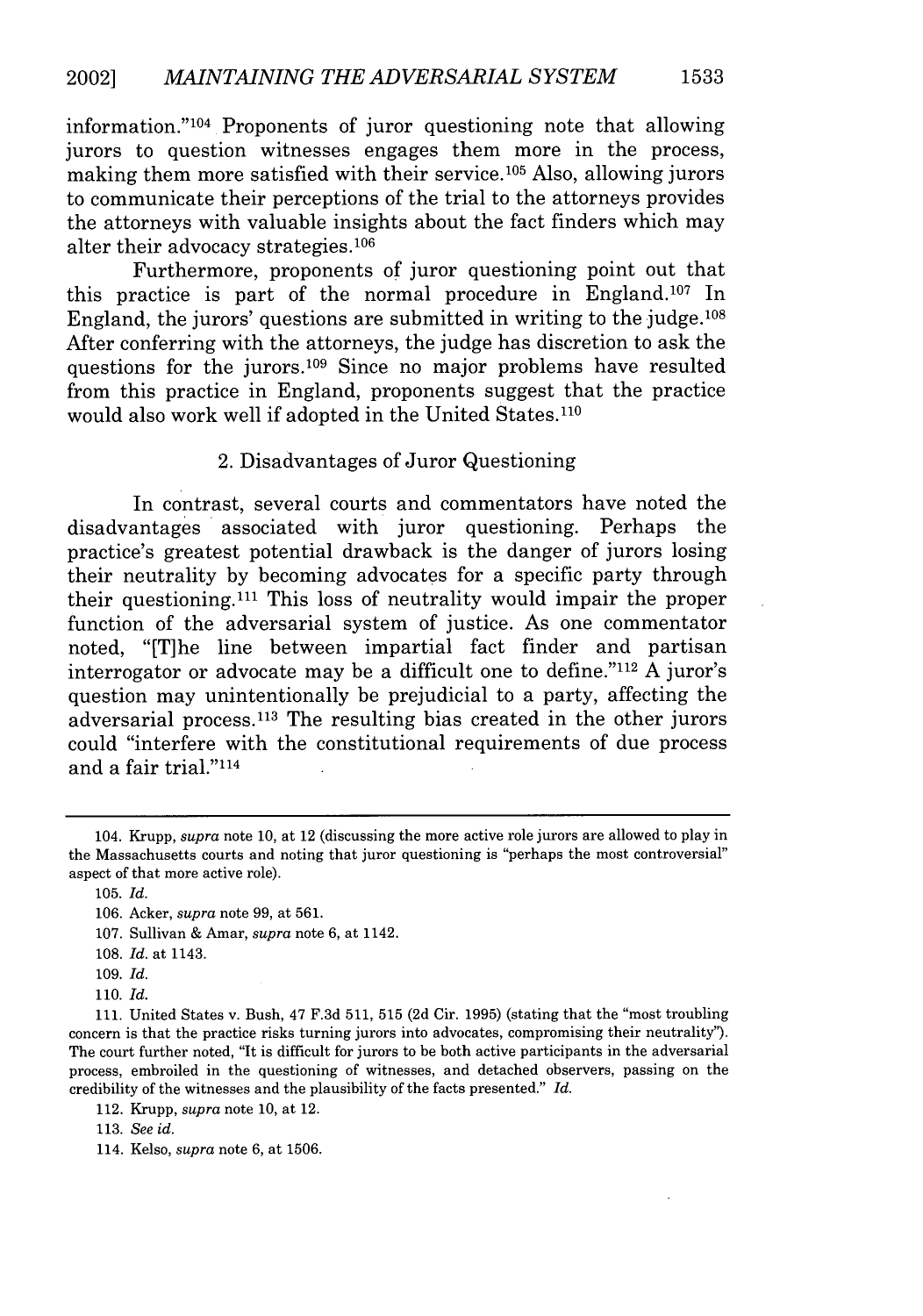There are other risks inherent in the practice. There is the risk that giving jurors the opportunity to form and ask questions may lead them to engage in premature deliberation. 115 Jurors also might weigh the answers to questions asked by themselves or by fellow jurors more heavily than evidence presented through the attorneys' examinations. 116 Other potential drawbacks include longer trials, the possibility that jurors will not focus on the evidence presented because they are preoccupied with forming their own questions, $117$  and the "nuisance to the judge and courtroom staff."118 Since jurors are often untrained in the law and unfamiliar with the rules of evidence, there is a grave risk that their questions may be irrelevant, improper, or confusing. 119 Additionally, an attorney's litigation strategy may be undermined by a particular question or series of questions. $120$ 

116. *Brockman*, 183 F.3d at 899 (citing *Groene*, 998 F.2d at 606); see also *DeBenedetto*, 754 F.2d at 516-17 (finding that the "possibility that the jury will attach more significance to the answers to [other jurors'] questions is great"). The *DeBenedetto* court recognized that "every trial judge has noted the development in most lengthy trials of a cohesiveness in the jury as the trial goes on, coming eventually almost to a spirit of camaraderie, in which the actions and reactions of any individual juror are perceived by the jurors as those of the whole jury." *Id.* at 517.

117. *Brockman,* 183 F.3d at 899 (listing increased duration of a trial and lack of attention as potential disadvantages of allowing jurors to question witnesses). Also, the possibility that a juror, untrained in the law, may want to be "Perry Mason" is disquieting. This person may take advantage of the ability to ask questions to pose many questions and thus try to steer the focus of the trial. As the *DeBenedetto* court noted, human nature lends itself to the possibility that one or two jurors may dominate the jury inquries. *DeBenedetto,* 754 F.2d at 516; *see also, Springfield v. Thompson Sales Co.,* No. 23595, 2001 Mo. App. LEXIS 1285, at \*13-14 (Mo. Ct. App. July 24, 2001)(recognizing that jurors may become distracted while forming questions). Juror distraction and preoccupation may be increased in trials that attract media attention, because jurors may seek individual attention by frequently interrupting the trial to ask questions or even inject information about the case obtained from an extraneous source. Krupp, *supra* note 10, at 32.

118. Kelso, *supra* note 6, at 1507.

119. *E.g., DeBenedetto,* 754 F.2d at 516 (raising the possibility that "under the worst case, a juror question may emerge which is so prejudicial as to leave only a declaration of mistrial as an appropriate remedial step, with all the waste that flows from a mistrial"). While holding that the juror's questioning was permissible, the court advised that the risk of a improper or prejudicial question is usually "greater than a trial court should take" absent compelling circumstances. *Id.*

120. *Thompson Sales Co.,* 2001 Mo. App. LEXIS 1285, at \*13.

<sup>115.</sup> *Bush,* 47 F.3d at 515 (warning that "[a]t the very least, jury questioning is a subliminal invitation to launch prematurely into evaluating the evidence"); United States v. Brockman, 183 F.3d 891, 898 (8th Cir. 1999) (noting that "the process of formulating questions may precipitate prematurely the deliberation phase of [the] trial") (quoting United States v. Groene, 998 F.2d 604, 606 (8th Cir. 1993)); DeBenedetto v. Goodyear Tire & Rubber Co., 754 F.2d 512, 515-17 (4th Cir. 1985) (stating that the practice of allowing jurors to question witnesses may lead them to begin the reasoning process prematurely). One commentator, however, suggests that this concern may not be a sufficient objection to the practice because, by empirical proof, jurors commonly reach predeliberation judgments regardless of whether they are permitted to pose questions to witnesses. B. Michael Dann, *From the Bench: Free the Jury,* 1 LITIG., Fall 1996, at **5-** 6.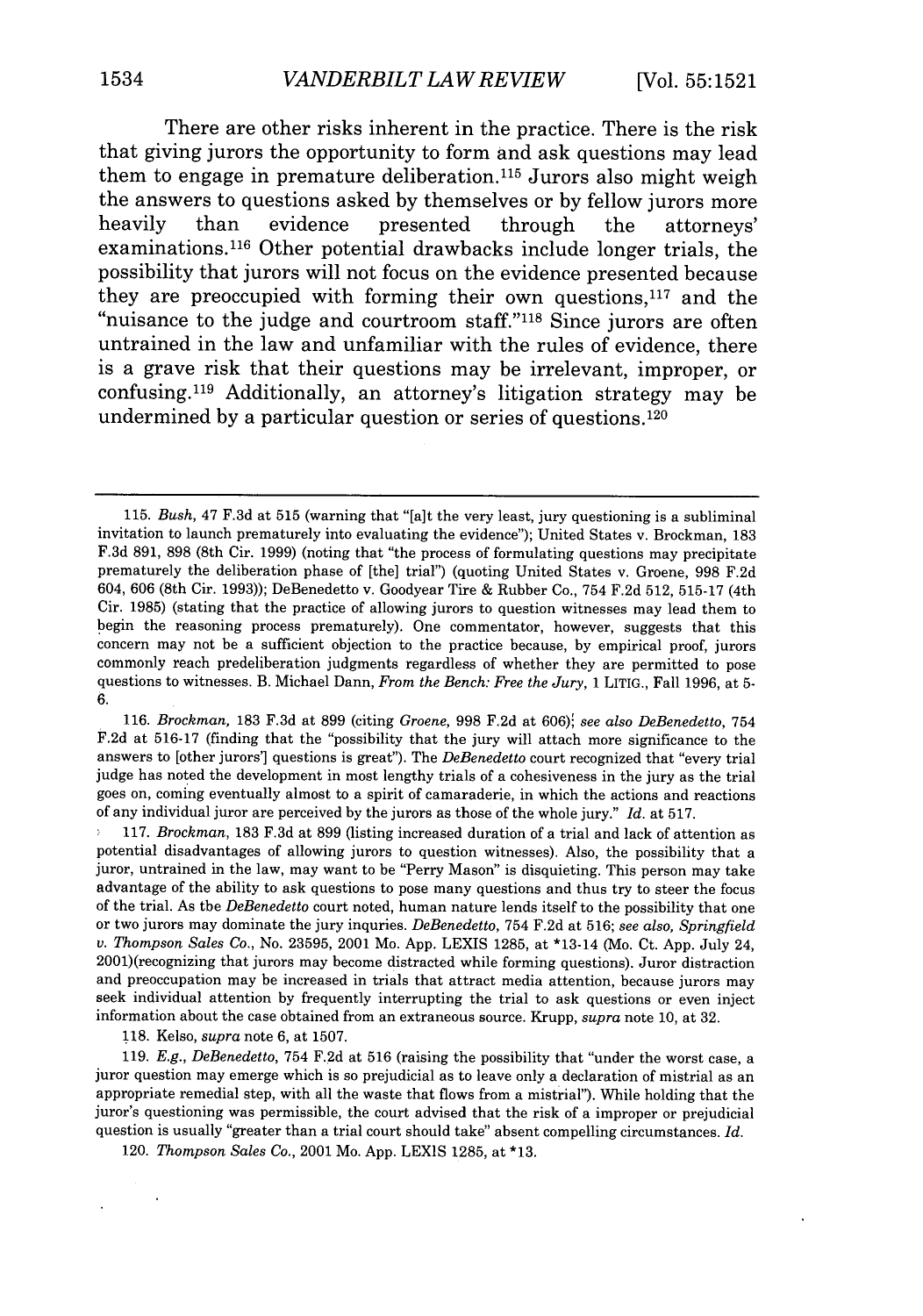A final drawback to juror questioning is the challenge that lawyers would face in deciding how to manage an improper question. By objecting to a juror's question, a lawyer risks alienating that juror. 121 By deciding not to object, however, a lawyer may waive the ability to raise the issue on appeal. 122 Remedial measures to overcome an improper question, such as a judge's instruction to disregard the question, may not be sufficient, because jurors may already have taken the question into account.<sup>123</sup>

Several commentators argue that these possible drawbacks outweigh the potential advantages of juror questioning and that the practice should therefore be prohibited. 124 Advocates of juror questioning, however, argue that the potential disadvantages can be countered by implementing certain safeguards, such as requiring jurors to submit their questions to the judge in writing.  $125$ 

#### *C. Current Status of Juror Questioning*

#### 1. The Propriety of the Practice

Almost every jurisdiction that has addressed the issue of juror questioning has determined that the practice is not prejudicial per se. 126 New Jersey, however, has declined to allow juror questioning until the New Jersey Supreme Court addresses the issue.<sup>127</sup> Only Mississippi<sup>128</sup> and Nebraska<sup>129</sup> prohibit the practice.<sup>130</sup> This Note will

<sup>121.</sup> United States v. Bush, 47 F.3d 511, 515 (2d Cir. 1995).

<sup>122.</sup> *Id.*

<sup>123.</sup> Remedial measures undertaken by a court after an objection may leave a juror feeling embarrassed or angry. Furthermore, even with remedial measures, "the poison introduced by an improper inquiry from a fellow juror has already been absorbed by the entire jury." *Id.* at 515- 16. A similar notion is found in the *DeBenedetto* court's analysis. The court noted that "it is questionable how effective remedial steps are after the jury has heard the question." *DeBenedetto,* 754 F.2d at 516. These remedial measures may lead the juror to feel uncomfortable, and the other jurors may "retain whatever mindset [was] created by the question." *Id.*

<sup>124.</sup> Shtabsky, *supra* note 12, at 1011 (noting the "resistance to reforming the current jury system").

<sup>125.</sup> *E.g.,* Dann, *supra* note 115, at 5, 64-66.

<sup>126.</sup> *E.g.,* United States v. Richardson, 233 F.3d 1285, 1288 (l1th Cir. 2000) ("[W]e reject outright [appellant's] argument that permitting juror questioning of witnesses is per se error. Indeed, every circuit to consider the practice has permitted it, holding that the decision to allow juror questioning rests within the discretion of the trial judge."). The legislatures of Arizona and Florida have also enacted statutes specifically mandating the practice. ARIZ. R. CIV. P. 39(b)(10); FLA. STAT. ANN. § 40.50(3) (West Supp. 2002).

<sup>127.</sup> *Richardson,* 233 F.3d at 1288 (discussing State v. Jumpp, 619 A.2d 602, 609-13 (N.J. Super Ct. App. Div. 1993)).

<sup>128.</sup> Wharton v. State, 734 So. 2d 985, 990 (Miss. 1998).

<sup>129.</sup> State v. Zima, 468 N.W.2d 377, 380 (Neb. 1991).

<sup>130.</sup> Krupp, *supra* note 10, at 13.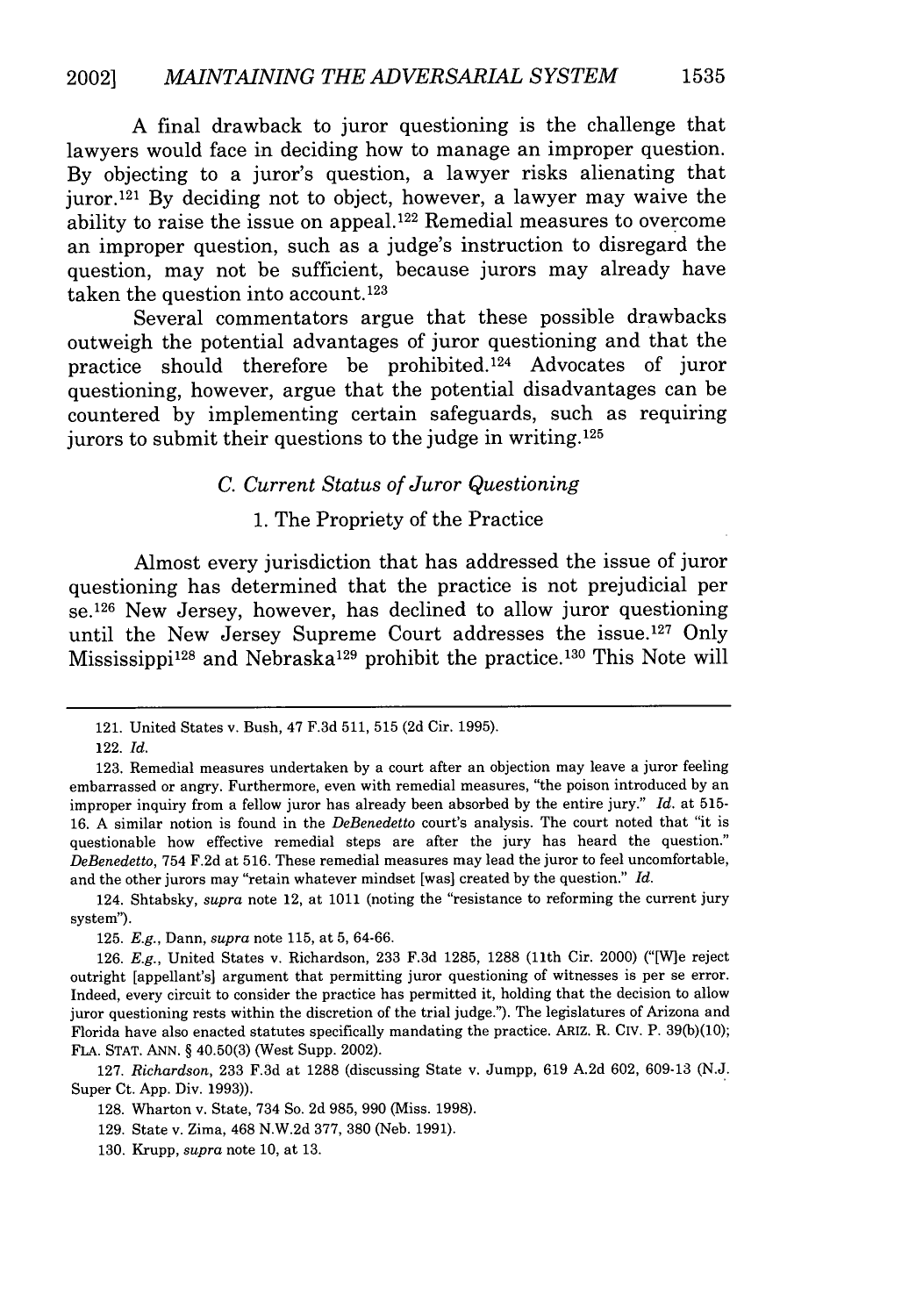next detail the current practices that have been adopted by various jurisdictions.

#### *a. Advocates of Limiting or Prohibiting Juror Questioning*

In *Wharton v. Mississippi,* the Supreme Court of Mississippi held that "juror interrogation is no longer to be left to the discretion of the trial court, but rather is a practice that is condemned and outright forbidden by this Court."<sup>131</sup> This decision overruled two prior cases. which had granted trial courts discretion to permit juror questions.<sup>132</sup> The prior cases cautioned against the potential dangers of the practice, but in *Wharton* the court noted that these warnings had not been heeded in several subsequent decisions. 133 The court stated that the "most obvious problem" with the practice was "the unfamiliarity of the jurors with the rules of evidence" and noted that "[o]ur system is an adversary one which depends upon counsel to put before lay fact finders that which should be admitted in accordance with the rules of evidence." 134 The dissenting judge in *Wharton* disagreed and maintained that the dangers inherent in juror questioning could be avoided, for the most part, by granting trial judges discretion and providing them with procedural guidance. <sup>135</sup>

Nebraska also prohibits juror questioning. *Nebraska v. Zima* was the first case in that state to address the issue of juror questioning.<sup>136</sup> The court examined other jurisdictions and noted that there appear to be two groups: One group discourages juror questioning but leaves the issue to the discretion of the trial court; the other group outlines procedures for implementing the practice.<sup>137</sup> Although the procedural guidelines outlined by the second group resolved some of the dangers associated with the practice, the court

135. *Id.* at 993 (Mills, J., dissenting) (concluding that allowing juror questioning is useful to clarify issues for the jury).

136. State v. Zima, 468 N.W.2d 377, 379 (Neb. 1991).

137. *Id.*

<sup>131. 734</sup> So. 2d at 990. Although the court concluded that the practice was reversible error, the court deemed the juror questioning in this case to be harmless. *Id.* The court held, however, that juror questions could only be allowed in the limited situations of clarifying issues presented by the attorneys. *Id.* at 988.

<sup>132.</sup> *Id.* at 990.

<sup>133.</sup> *Id.*

<sup>134.</sup> *Id.* (quoting State v. Hays, 883 P.2d 1093, 1099-1100 (Kan. 1994)). The court noted other dangers inherent in the practice, including the risk of offending a juror by objecting to a question, the loss of juror impartiality, the potential for premature deliberations, and the disruption of courtroom decorum. *Id.* (citing *Hays,* 883 P.2d at 1099).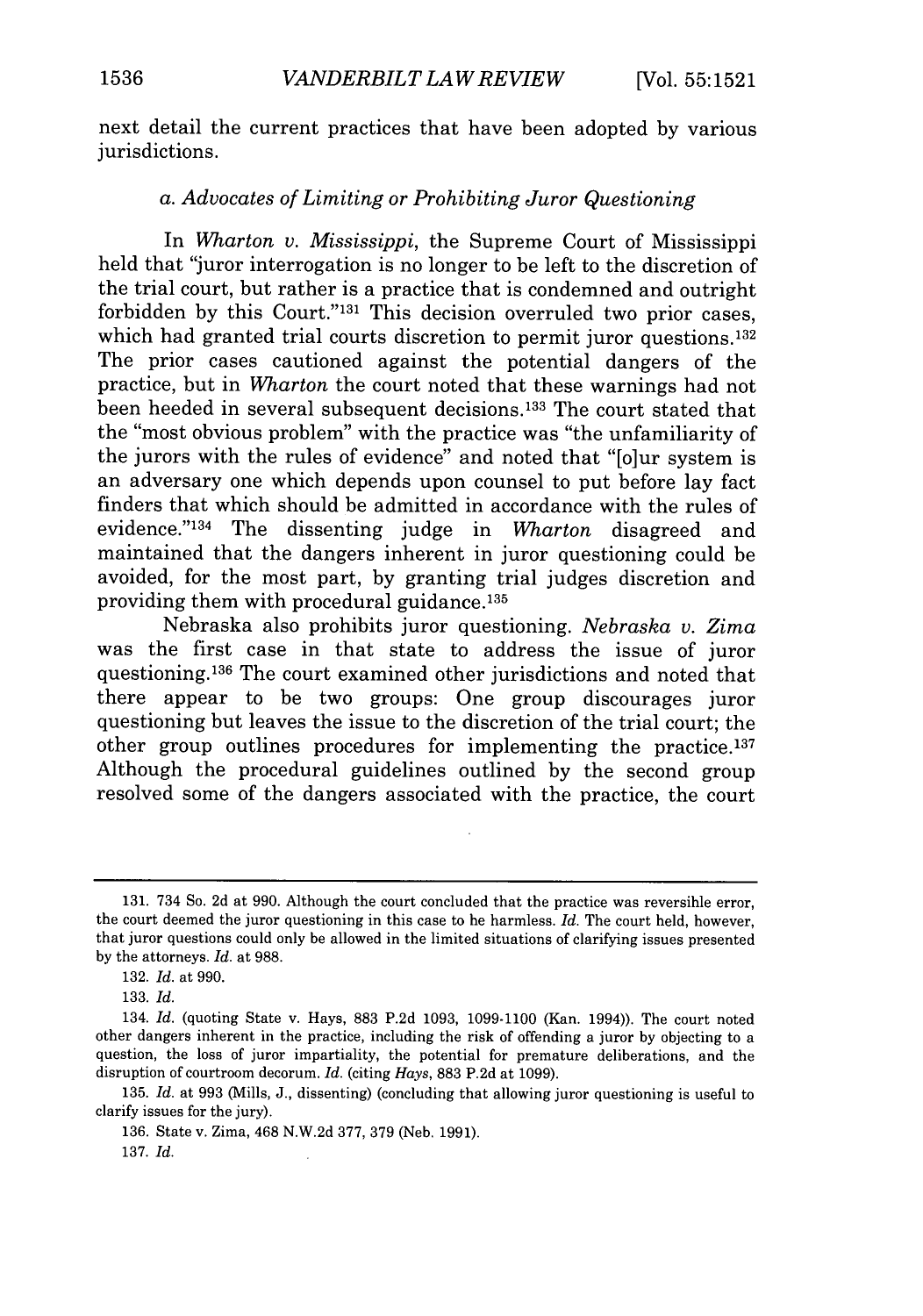concluded that at least one fundamental problem remains. 138 The court found that impartiality was threatened by permitting jurors to pose questions and that this problem could not be resolved by implementing the procedures utilized in other jurisdictions.<sup>139</sup> Furthermore, the court noted, "Since due process requires a fair trial before a fair and impartial jury, the judicial process is better served by the time-honored practice of counsel eliciting evidence which is heard, evaluated, and acted upon by jurors who have no investment in obtaining answers to questions they have posed." $140$  The court also warned that changing the adversary system would not create a "fairer or more reliable truth-seeking procedure."<sup>141</sup> Therefore, the court prohibited juror questioning of witnesses in Nebraska trial courts. <sup>142</sup>

In Texas, the practice is barred in criminal cases. 143 The Texas Court of Criminal Appeals has ruled that the use of juror questioning is reversible error.<sup>144</sup> In *Morrison v. Texas*, the court noted that the Texas Rules of Evidence do not explicitly mention the practice of juror questioning.145 The court then looked to Criminal Rule 610(a), which gives trial courts discretion to control the order of interrogation of witnesses and presentation of evidence.<sup>146</sup> However, the Criminal Rules do not provide explicit guidance as to whether jurors are allowed to question witnesses. 47 Thus, a divided court held that the "adversary theory as it has prevailed for the past [two hundred] years maintains that the devotion of the participants, judge, juror and advocate, each to a single function, leads to the fairest and most efficient resolution of the dispute."<sup>148</sup> The court concluded that allowing jurors to deviate from their traditional role as passive fact-

<sup>138.</sup> *Id.* ("Although the techniques employed by the second group of jurisdictions (1) minimize the likelihood of debacles such as that in this case, (2) may obviate the concern which would otherwise face counsel who fear that raising an objection would alienate the questioning juror, and, (3) to a lesser extent, address as well the question of juror qualification to examine witnesses, they do not deal with the more fundamental question" concerning the effect of juror questioning on juror impartiality.).

<sup>139.</sup> *Id.*

<sup>140.</sup> *Id.* at 379-80 (citations omitted).

<sup>141.</sup> *Id.* at 380. The court stated that the practice may cause jurors to "become advocates and possible antagonists of the witnesses." *Id.*

<sup>142.</sup> *Id.*

<sup>143.</sup> Texas rejects juror questioning only in criminal cases; the issue is still open with regard to civil cases. **STEVEN GOODE ET AL.,** TEXAS PRACTICE: GUIDE TO THE **TEXAS RULES** OF **EVIDENCE** CIVIL **AND** CRIMINAL § 611.1 (2d ed. 1993)

<sup>144.</sup> Morrison v. State, 845 S.W.2d 882, 883, 889 (Tex. Crim. App. 1992).

<sup>145.</sup> *Id.* at 885.

<sup>146.</sup> TEX. CRIM. R. **EVID.** 610(a).

<sup>147.</sup> *See id.*

<sup>148.</sup> *Morrison,* 845 S.W.2d at 885.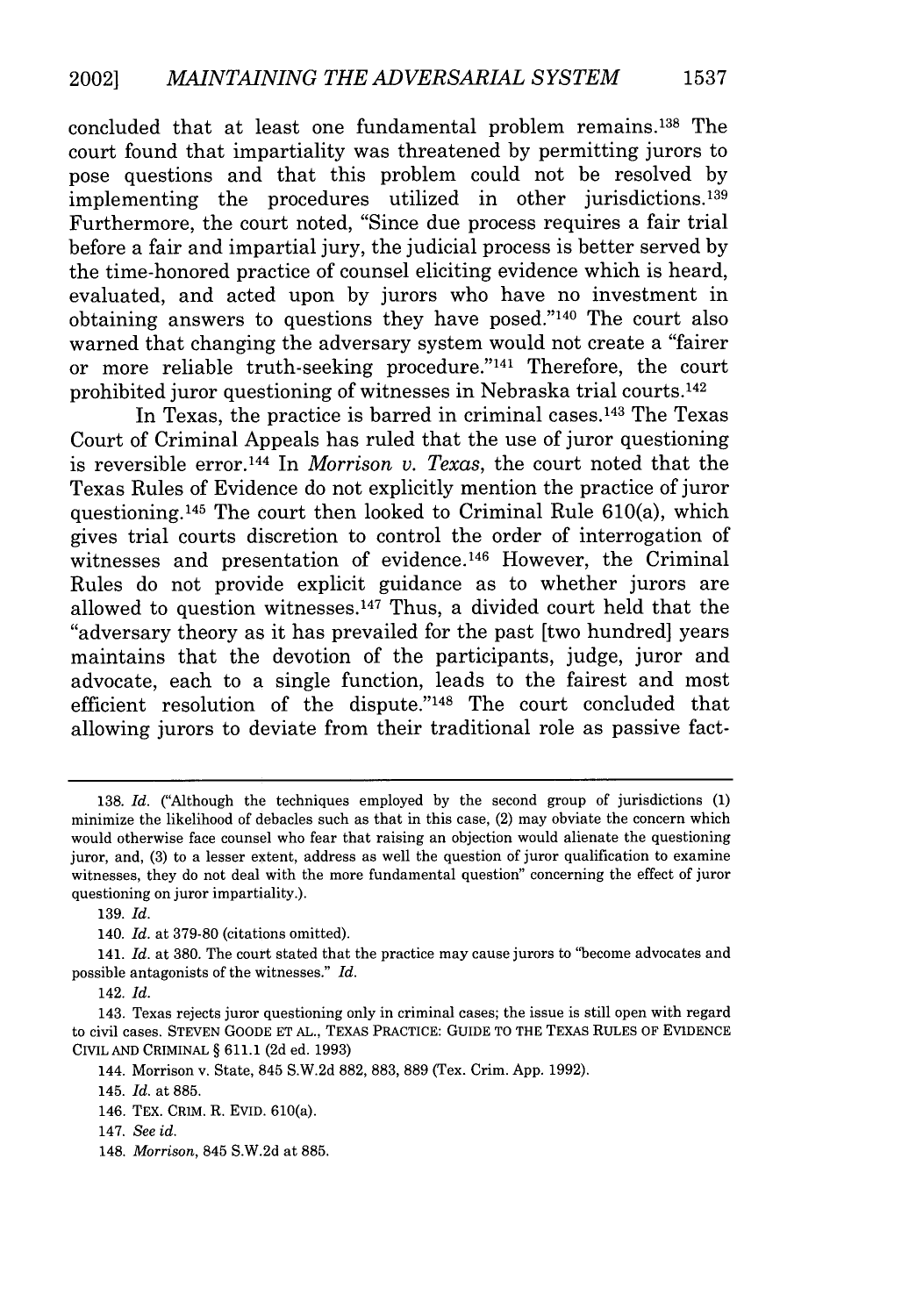finders could undermine this essential aspect of the adversary system.149 The court also cautioned that active participation could result in jurors assuming an active adversarial, or even inquisitorial, stance.150 The court felt that this problem would arise even if procedural safeguards were applied. 151 Furthermore, the court noted that the practice may result in other disadvantages, such as encouraging the jury to deliberate before the parties have concluded their cases and before the court has instructed them on the proper application of the law. 152 Because of this potential threat to the adversarial system, the court held that criminal trial courts could not experiment with this practice of juror questioning without legislative authority. <sup>153</sup>

Three years after the *Morrison* decision, the Texas Supreme Court appointed a one-hundred-member task force to study and recommend changes to the Texas jury system. 154 The task force examined the issue of juror questioning and recommended that the practice be prohibited in all cases.<sup>155</sup> The task force later surveyed judges on issues involving the jury.156 The survey data revealed that a slight majority of judges disagreed with the task force's conclusion and indicated that they would prefer to have discretion to permit jurors to question witnesses. 157 Not all of the judges agreed, however. One judge contended that "[t]he fact is that the rules have been developed over literally thousands of years and are, for the most part, what they are for a reason."<sup>158</sup>

The majority of courts technically allow the practice of juror questioning but discourage its use in practice. In Massachusetts, for example, the "Supreme Judicial Court has cautiously endorsed the practice, explicitly recognizing the perils of permitting jurors to pose questions of their own."159 In *Commonwealth v. Urena,* the Supreme

<sup>149.</sup> *Id.* at 885-87.

<sup>150.</sup> *Id.* at 887.

<sup>151.</sup> Potential procedural safeguards are discussed in detail *infra,* Part IV.

<sup>152.</sup> *Morrison,* 845 S.W.2d at 888.

<sup>153.</sup> *Id.*

<sup>154.</sup> Singh, *supra* note 11, at 950.

<sup>155.</sup> *Id.* at 951.

<sup>156.</sup> *Id.* The task force mailed questionnaires to 202 Texas district judges, and 115 responses were received and studied. *Id.* at 952. It is important to note that the judges surveyed were civil court district judges.

<sup>157.</sup> *Id.* The results showed that fifty-nine judges wanted discretion while fifty-six either did not or were undecided on the issue. *Id.* at 951.

<sup>158.</sup> *Id.* at 952. Another judge held the opposite view, stating that "jurors are becoming increasingly disenchanted with the jury process" and that changes therefore might be necessary. *Id.* at 952-53.

<sup>159.</sup> Krupp, *supra* note 10, at 12.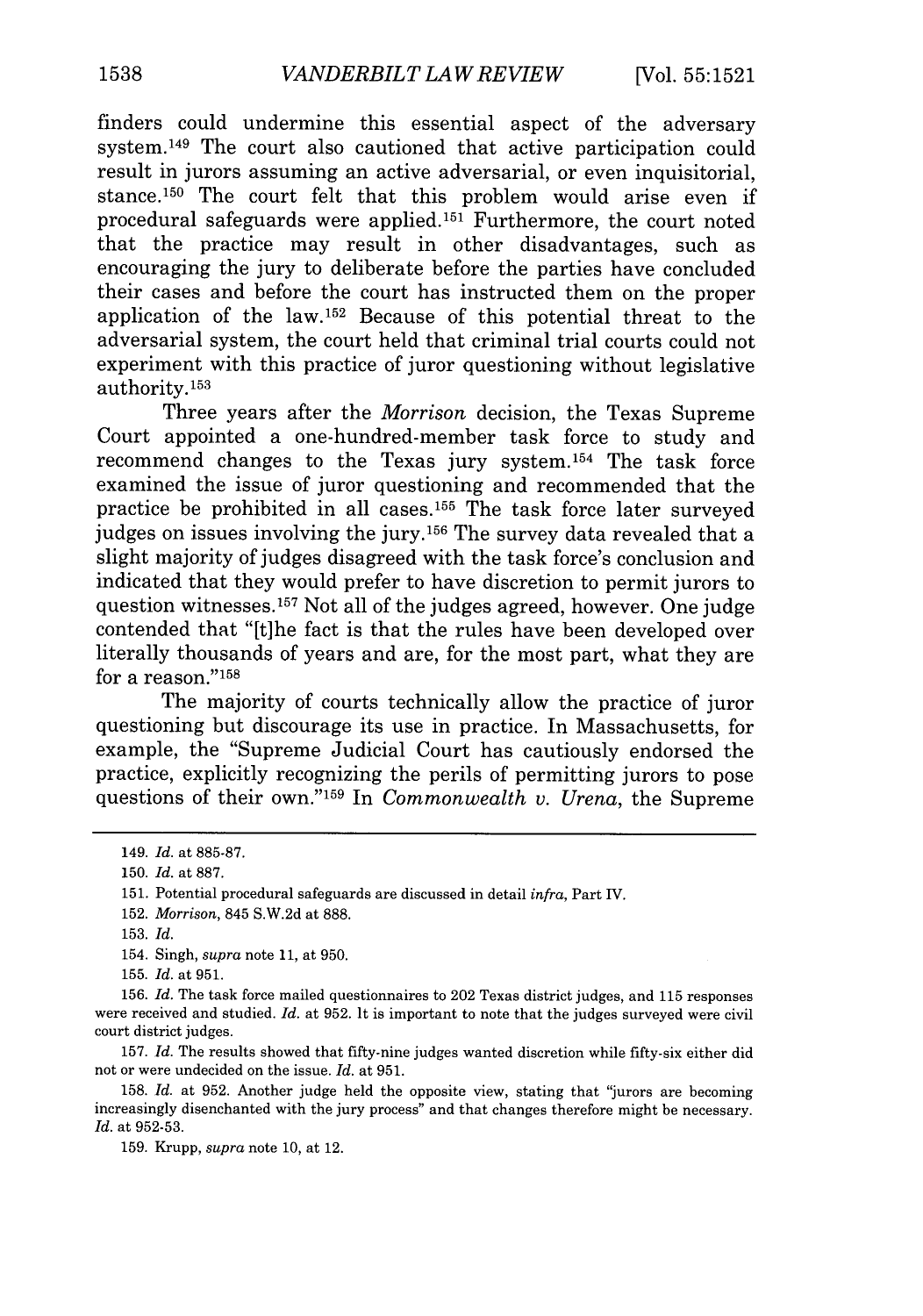Judicial Court of Massachusetts stated that "the practice of allowing jurors to question witnesses has the potential for introducing prejudice, delay, and error into the trial, and should be utilized infrequently and with great caution."<sup>160</sup> The Supreme Judicial Court of Massachusetts granted trial courts discretion over whether to employ the practice in any given case, but this discretion is limited.<sup>161</sup> The court outlined detailed procedures that trial courts must follow if they decide to permit juror questioning. <sup>162</sup>

#### *b. Advocates of Juror Questioning*

While the majority of courts discourage juror questioning because of its potentially harmful consequences,<sup>163</sup> some courts view the practice favorably. 164 For example, the Supreme Court of Kentucky has indicated its approval in several cases. In *Slaughter v. Kentucky,* the court stated that juror questioning is "proper" as long as the questions are both pertinent and competent. 65 In *Louisville Bridge & Terminal Co. v. Brown,* the Supreme Court of Kentucky further stated that jurors may be aided in discovering and understanding the facts and evidence presented in trials if they are permitted to ask questions of witnesses. 166 Most significantly, the court stated in *Stamp v. Commonwealth* that the practice should be encouraged in the interest of justice and fair play, because, as the court found, it is often necessary for the jury to ask questions to obtain a fair understanding of the issues. $167$ 

Some commentators have also advocated juror questioning. As one commentator notes, "[The] practice [of juror questioning] seems to

165. *Slaughter,* 744 S.W.2d at 413.

166. *Louisville Bridge & Terminal* Co., 277 S.W. at 320 (explaining that the practice of jurors asking questions of witnesses will likely aid them in discovering and understanding the actual facts and evidence).

167. *Stamp,* 253 S.W. at 242 (finding that the practice should be encouraged in the interest of justice and fair play, because it is often necessary for the jury to ask questions to gain a fair understanding of the issues).

<sup>160. 632</sup> N.E.2d 1200, 1206 (Mass. 1994).

<sup>161.</sup> Krupp, *supra* note 10, at 30.

<sup>162.</sup> *Id.*

<sup>163.</sup> *E.g.,* United States v. Bush, 47 F.3d 511 (2d Cir. 1995).

<sup>164.</sup> *E.g.,* Slaughter v. Kentucky, 744 S.W.2d 407, 413 (Ky. 1987). The courts in several earlier cases also viewed the practice approvingly. *See, e.g.,* Louisville Bridge & Terminal Co. v. Brown, 277 S.W. 320, 322 (Ky. 1925); Stamp v. Commonwealth, 253 S.W. 242, 246 (Ky. 1923). While this Note focuses on the practice of juror questioning in criminal cases, it may be useful to note that at least one court of appeals for civil cases in Texas has approved of the practice. United States v. Callahan, 588 F.2d 1078, 1085 (5th Cir. 1979) ("If a juror is unclear as to a point in the proof, it makes good common sense to allow a question to be asked about it."); *Morrison,* 845 S.W.2d at 888.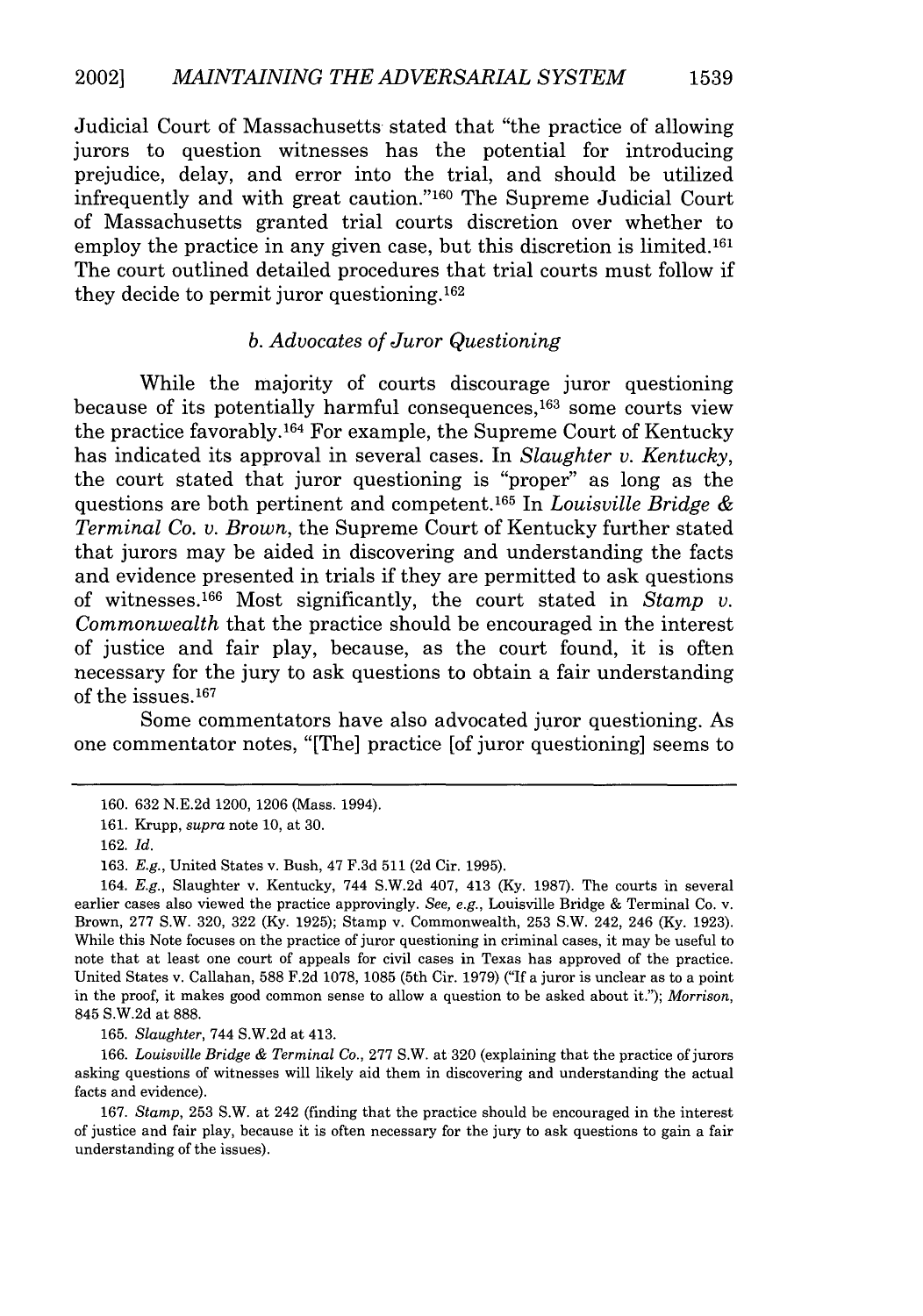be an eminently salutary one that, if judiciously used, would enable jurors to clear up the trivial confusions that sometimes impede the search for truth."168 One justification for the practice is that it enhances the jurors' understanding of the facts and issues in a case.<sup>169</sup> B. Michael Dann, Chair of the Arizona Supreme Court Committee on More Effective Use of Juries, believes that "the traditional passive jury that absorbs evidence and law should be changed to an active jury that participates as a near equal with the judge and counsel."'170 He advocates allowing the jury to ask questions because he believes that letting jurors voice their confusion will help to ensure a fair verdict.<sup>171</sup> For Dann, the image of the "ideal juror" as a passive recipient of information is based on "assumptions or wishful thinking about human behavior and our adversarial system, not on empirical validation." $172$  In fact, he suggests that empirical studies disprove this supposedly ideal model.<sup>173</sup> Dann asserts that a more active jury is less likely to encounter confusion and that feedback from jurors will assist the judge and attorneys in identifying difficult areas during the course of the trial. 174 He does, however, advocate the adoption of appropriate safeguards. <sup>175</sup>

District Court Judge Scott **0.** Wright advocates juror questioning and provides anecdotal evidence of an incident that occurred in his courtroom to support his position.<sup>176</sup> Judge Wright permitted the jury to pose questions to witnesses and the court during prosecution for a narcotics offense. 177 The defendant was accused of selling narcotics to a third party. $178$  The defendant's pants and a videotape of the crime were both included as evidence. 179 During the trial, a juror asked to review the videotape for a second time.180

172. *Id.* at 5-6.

173. *Id.* at 6. He suggests that the studies indicate that passive juries result in "juror confusion, impairment of opportunities for learning, distraction, and boredom." *Id.*

174. *Id.* He also states that a more active jury will be more satisfied with their service than a passive jury. *Id.*

175. *Id.* at 64. The safeguards he mentions include insisting upon written questions presented to the judge and allowing attorneys the opportunity to object to the questions outside the presence of the jury. *Id.*

176. Penrod & Heuer, *supra* note 6, at 260-61.

177. *Id.* at 260.

178. *Id.*

179. *Id.*

180. *Id.*

<sup>168.</sup> GOODE, supra note 148, § 611.1 n.28 (noting that an ABA-Brookings Institution report recommends the use of juror questioning).

<sup>169.</sup> *See Slaughter,* 744 S.W.2d at 413.

<sup>170.</sup> Dann, *supra* note 115, at 5.

<sup>171.</sup> *Id.*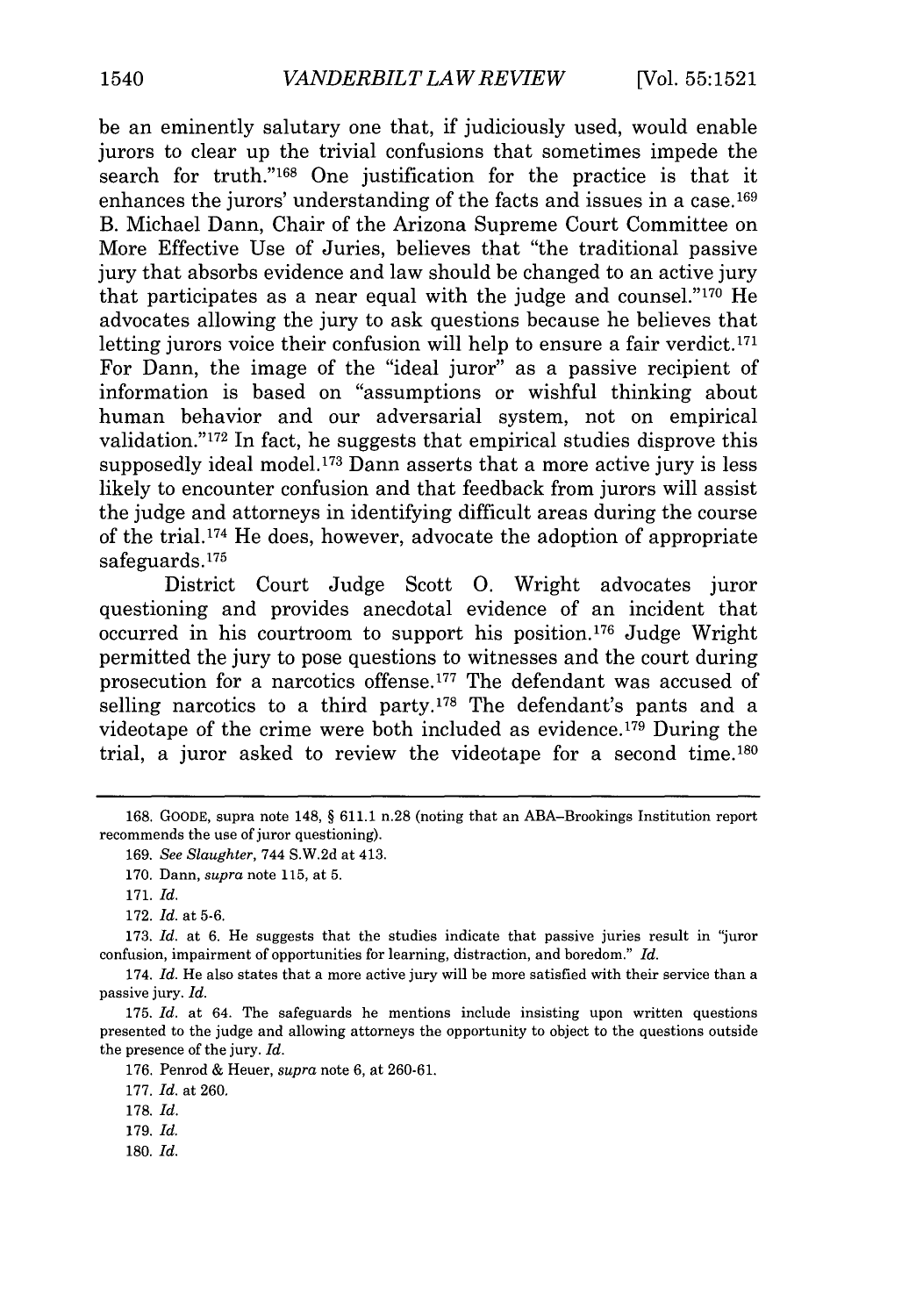During deliberations, the jury asked to review the tape a third time.181 The judge stated that one of the jurors "had noticed a tear in the dealer's pants in the videotape and discovered a matching tear in the defendant's pants. Within minutes the jury returned a verdict of guilty."<sup>182</sup> The jury had noticed something that the attorneys, police, and FBI agents had missed.183 They had discovered this crucial piece of evidence by playing an active role in the trial process.<sup>184</sup> Judge Wright's anecdote supports the view that jurors should play a more active role in the judicial process. As one scholar notes, however, such anecdotal examples have been "more the exception than the rule. In the majority of trials, juror questions do not alter the outcome so dramatically."185

Whether they view the practice favorably or unfavorably, most courts generally hold that the decision of whether to allow juror questioning is best left to the discretion of the trial judge. Many courts believe that the trial judge is in the best position to balance the dangers of juror questioning against its benefits in specific cases.<sup>186</sup>

2. Questioning Procedures and Their Impact on a Finding of Prejudice

There are not yet any uniformly agreed-upon guidelines for implementing the practice of juror questioning. Arizona and Florida are the only states that have enacted formal rules concerning the practice. In 1995, the Arizona legislature adopted an amendment to the state's trial court procedure statute authorizing the practice of juror questioning and providing guidelines for its implementation.<sup>187</sup> The statute provides as follows:

Jurors shall be permitted to submit to the court written questions directed to witnesses or to the court. Opportunity shall be given to counsel to object to such questions out of the presence of the jury. Notwithstanding the foregoing, for good cause the court may prohibit or limit the submission of questions to witnesses. **<sup>8</sup> 8**

185. Acker, *supra* note 99, at 561.

186. *E.g., United States v. Thomas,* No. 99-3430, 2000 U.S. App. LEXIS 29372, at \*10 (6th Cir. Nov. 9, 2000), *cert. denied,* 532 U.S. 935 (2001) (stating that "the practice of allowing questions by jurors should be discouraged, but nevertheless is permissible and best left to the discretion of the trial judge, who should balance the dangers against the benefits in any given case").

187. ARIZ. R. CIV. P. 39(b)(10). 188. *Id.*

1541

<sup>181.</sup> *Id.* at 260-61.

<sup>182.</sup> *Id.* at 261.

<sup>183.</sup> *Id.*

<sup>184.</sup> *Id.*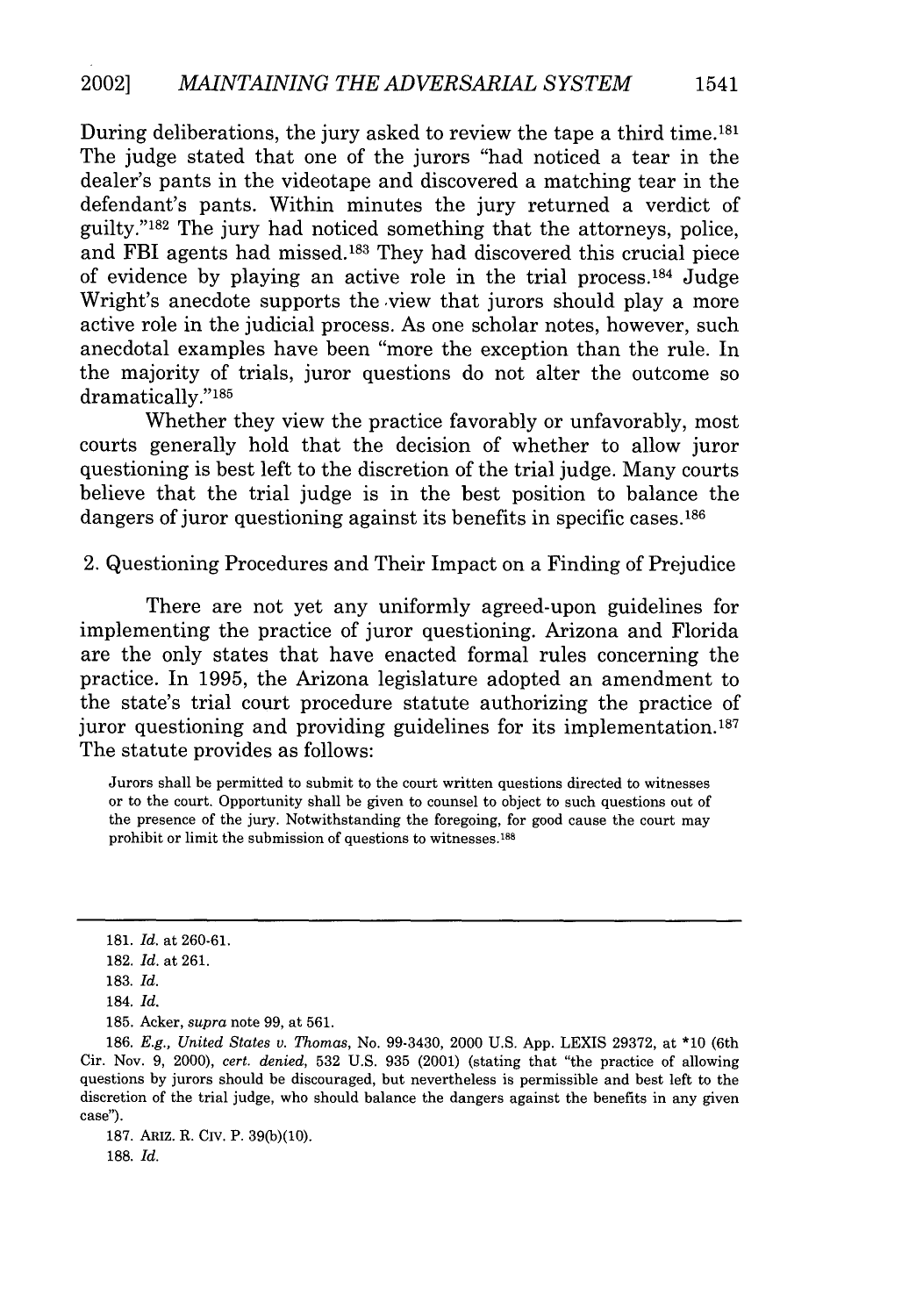A comment to the amendment notes that jurors should be instructed as to the procedures for submitting questions<sup>189</sup> and should be given instructions regarding unasked questions.190 The comment further provides that if a question is ruled admissible, the trial court has discretion as to whether the court or counsel will pose the questions to the witness. <sup>191</sup>

Florida's statute has similar procedural features.<sup>192</sup> Like the Arizona statute, it provides that jurors must submit written questions to the court. The court and attorneys then must review the questions outside of the presence of the jury. The court may specify the means to answer the jurors' questions.<sup>193</sup> The jury must be informed that they "should not attach any significance to the failure of having their question asked," because trial rules often prohibit certain types of questions.1 94 Unlike Arizona's statute, the Florida statute grants the trial court the option of limiting the submission of questions.<sup>195</sup>

While still allowing the trial court significant discretion, the Arizona and Florida statutes are more structured and comprehensive than the limited guidance provided by many federal appellate courts. The Eighth Circuit in *United States v. George,* while not explicitly providing guidelines for use in future cases, upheld the jurorquestioning procedures used by the trial court.<sup>196</sup> The procedures employed by the lower court were very similar to those prescribed by the Arizona statute.197 In the trial court, juror questions were submitted in writing and were discussed by the attorneys outside of the presence of the jury.<sup>198</sup> The judge then ruled upon each question, rejecting "any question found by the court to be objectionable under

194. § 40.50(4).

<sup>189.</sup> ARIz. R. Civ. P. 39(b)(10) cmt. (1995) (directing witnesses to submit their questions, written and unsigned, to the bailiff during recess or, if the witness is about to leave the witness stand, to signal to the bailiff and then submit the question).

<sup>190.</sup> The comment provides that if a juror's question is rejected because it calls for inadmissible evidence, the court should instruct the jury that "trial rules do not permit some questions to be asked and that the jurors should not attach any significance to the failure of having their question asked." *Id.* It is unclear whether this instruction is to be given after every rejected question or only once, before any questions are asked.

<sup>191.</sup> The trial court also would prescribe the means of answering the individual questions. The means include, but are not limited to, stipulation or additional testimony. *Id.*

<sup>192.</sup> FLA. STAT. ANN. § 40.50(3)-(4) (\West Supp. 2002).

<sup>193.</sup> *Id.*

<sup>195. § 40.50(3) (&</sup>quot;The court may, as appropriate, limit the submission of questions to witnesses.")

<sup>196. 986</sup> F.2d 1176, 1179 (8th Cir. 1993) (stating that "prejudice must be determined according to the facts of each case").

<sup>197.</sup> *See* ARIz. R. CIV. P. 39(b)(10) cmt.

<sup>198.</sup> *George,* 986 F.2d at 1178.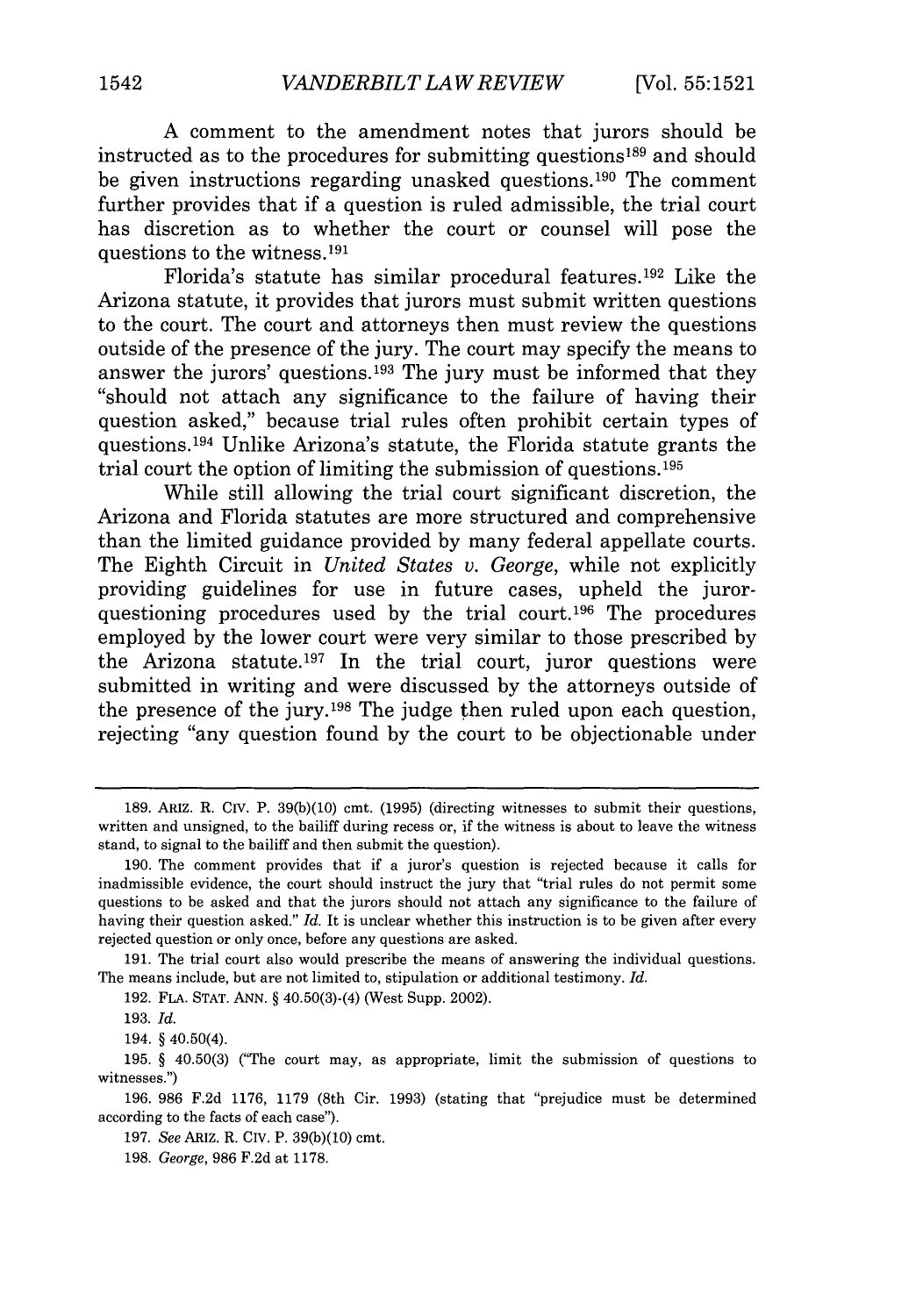the rules of evidence."<sup>199</sup> The jury had previously been instructed about the questioning procedure and was told that it should not "draw any factual conclusions from what it observed because it was the judge's job to determine which questions were proper."200

In contrast to the Eighth Circuit, in *DeBenedetto v. Goodyear Tire & Rubber Co.,* the Fourth Circuit determined that both the propriety of the practice and the procedures used should be left to the discretion of the trial judge.  $201$  The trial judge determined that there should be no limit to the number of questions the jury could  $ask.^{202}$ The judge also allowed the jurors to direct their questions orally to the bench upon completion of both attorneys' examinations, and "if the trial judge deemed the question proper, he instructed the witness to answer it."203 After the question was asked and answered, the attorneys were given the opportunity to reexamine the witness.<sup>204</sup> The court noted that the only formal guidance for the practice was found in Rule 611(a) of the Federal Rules of Evidence, which instructs courts to "exercise reasonable control over the mode and order of interrogating witnesses."205

In *City of Springfield v. Thompson Sales Co.,* a division of the Missouri Court of Appeals held that juror-questioning procedures must remain uniform throughout the trial.<sup>206</sup> While recognizing that the Missouri Supreme Court Rules established that the practice is not prejudicial per se, the court found that the particular procedures employed by the trial court that case were prejudicial.<sup>207</sup> The court specifically held that it was an abuse of discretion for the trial court to invite, receive, and allow a large number of questions.208 The trial

1543

<sup>199.</sup> *Id.*

<sup>200.</sup> *Id.*

<sup>201.</sup> Like the *George* court, the Fourth Circuit did not prescribe a "bright-line rule" for trial courts to follow. *See* DeBenedetto v. Goodyear Tire & Rubber Co., 754 F.2d 512, 516, 518 (4th Cir. 1985).

<sup>202.</sup> The jury asked a total of ninety-five questions over the course of the three-week trial; the foreman asked over half of the questions. *See id.* at 517.

<sup>203.</sup> Id. at 515 **n.1.**

<sup>204.</sup> *Id.*

<sup>205.</sup> *Id.* at 515 (quoting FED. R. EVID. 611(a)).

<sup>206.</sup> No. 23595, 2001 Mo. App. LEXIS 1285, at \*21 (Mo. Ct. App. July 24, 2001) (holding that the "absence of a clear, well-defined jury questioning procedure and the failure to include the lawyers in the development of that process was an abuse of trial court discretion").

<sup>207.</sup> *Id.* at \*16.

<sup>208.</sup> The trial judge told the jury that he would allow them to question witnesses and explained that he was a "fan of juror questioning." *Id.* at \*2. The Missouri Court of Appeals found that this "actively and affirmatively" encouraged juror questions, although dicta in previous cases had warned against the practice. Although the trial judge emphasized that the jury was not "encouraged to ask large numbers of questions because that is the primary responsibility of counsel," the jury was permitted to ask the witnesses a total of 127 questions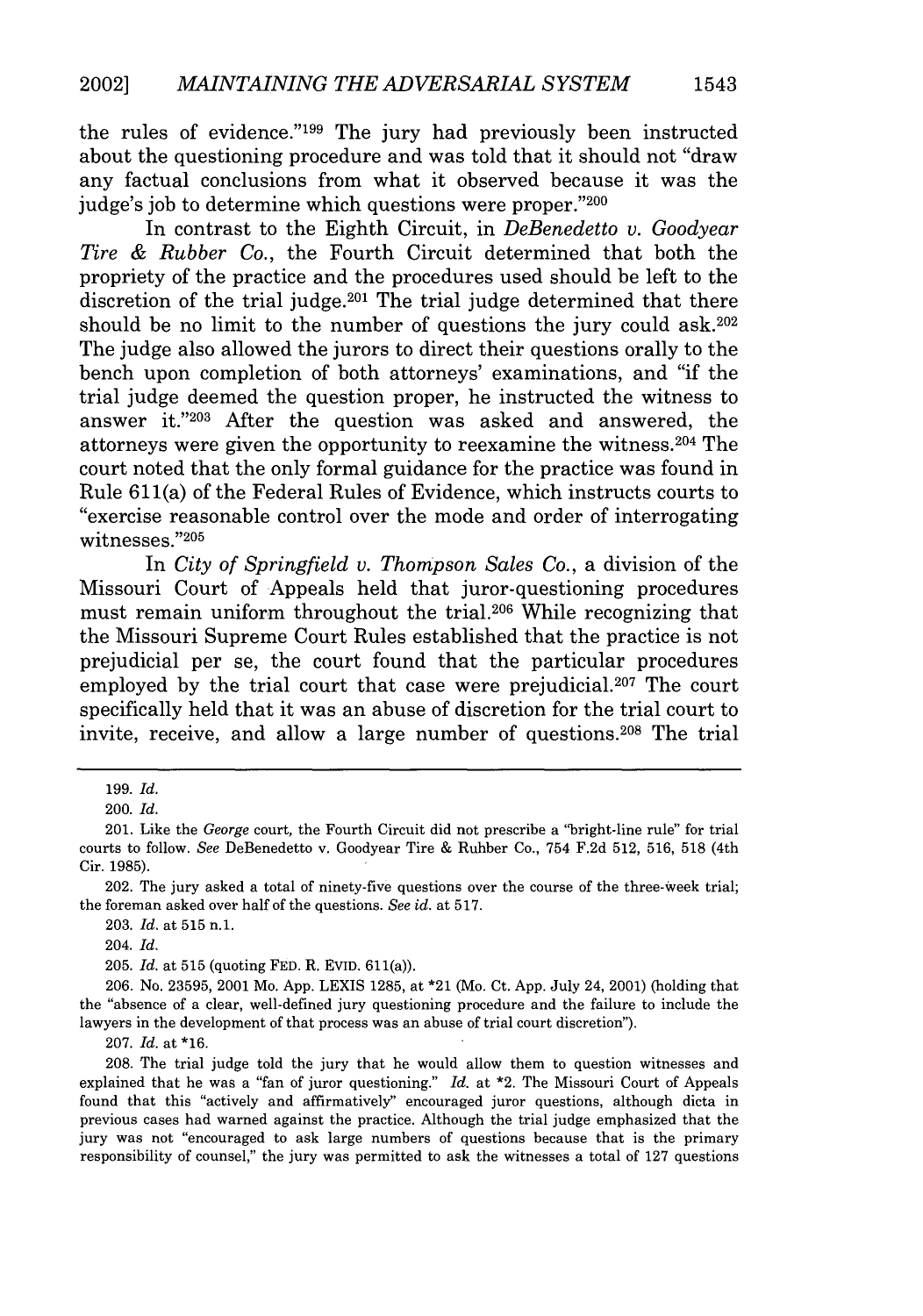judge had allowed the jurors to submit written questions to the bailiff, which the judge and attorneys then reviewed to determine their admissibility.<sup>209</sup> As a remedial measure, the court instructed the jury that no adverse inference should be drawn if a question was not asked or if the question was asked by the attorney, rather than the judge or jury210 The main reason the reviewing court found prejudice, however, was that a uniform procedure was not employed throughout the trial.211 Not all of the witnesses were available for jury questioning because their testimony was provided via videotape.<sup>212</sup> Another problem was that the attorneys received no guidance as to the manner in which the questioning should take place. 213 The procedure therefore "evolved and changed by 'trial and error.' "214 Over the course of the trial, the attorneys progressed from repeating the juror's question verbatim to rephrasing and adding follow-up questions.<sup>215</sup> Both attorneys in this case entered multiple objections to the use of juror questioning; all of their objections were overruled.<sup>216</sup>

Perhaps the most detailed procedures outlined by an appellate court come from the Supreme Judicial Court of Massachusetts.<sup>217</sup> The court, in *Commonwealth v. Britto,* encouraged trial judges to consult with counsel concerning whether to allow juror questioning.<sup>218</sup> The

210. *Id* at \*5.

211. *Id.* at **\*6-7.**

212. *Id.* at **\*3.** This "disparate treatment of witnesses" resulted in potential prejudice. because at least one of the witnesses was "shielded from such interrogation." *Id.* at \*23.

213. *See id.* at **\*16** (stating that "[a]dequate warning and inclusion of the lawyers in developing a jury questioning procedure would have promoted a more consistent juror questioning process and an opportunity for equal understanding of it by all litigants").

- 214. *Id.*
- 215. *Id.* at **\*16-18.**
- 216. *See id.* at \*2-4.

217. *See* Commonwealth v. Urena, 632 N.E.2d 1200, 1206 (Mass. 1994); Commonwealth v. Britto, 744 N.E.2d 1089, 1105-06 (Mass. 2001). The guidelines offered by the court apply to both criminal and civil cases in Massachusetts. Krupp, *supra* note 10, at 30.

218. Krupp, *supra* note 10, at 31. The court gave the following guidance to trial courts:

1. Although a trial judge may permit juror questioning over objections of the parties, the Court "continue[s] ... to encourage judges" to consult with counsel about whether to permit jurors to pose questions.

2. The judge should instruct the jurors that they will be allowed to pose questions, but that they must remain neutral, should not direct their questions to help or respond to any party, and must not assume the role of investigator or advocate **....**

3. [Tlhe jurors' questions need not be limited to "important matters," but may also "seek clarification of a witness's testimony."

<sup>(</sup>excluding those questions found inadmissible pursuant to the rules of evidence). *Id.* at \*5-6. One juror asked thirty-two questions of a single witness. *Id.* at **\*5-7.**

<sup>209.</sup> The conferences to determine admissibility of the questions were held outside the presence of the jury. *Id.* at \*5-6.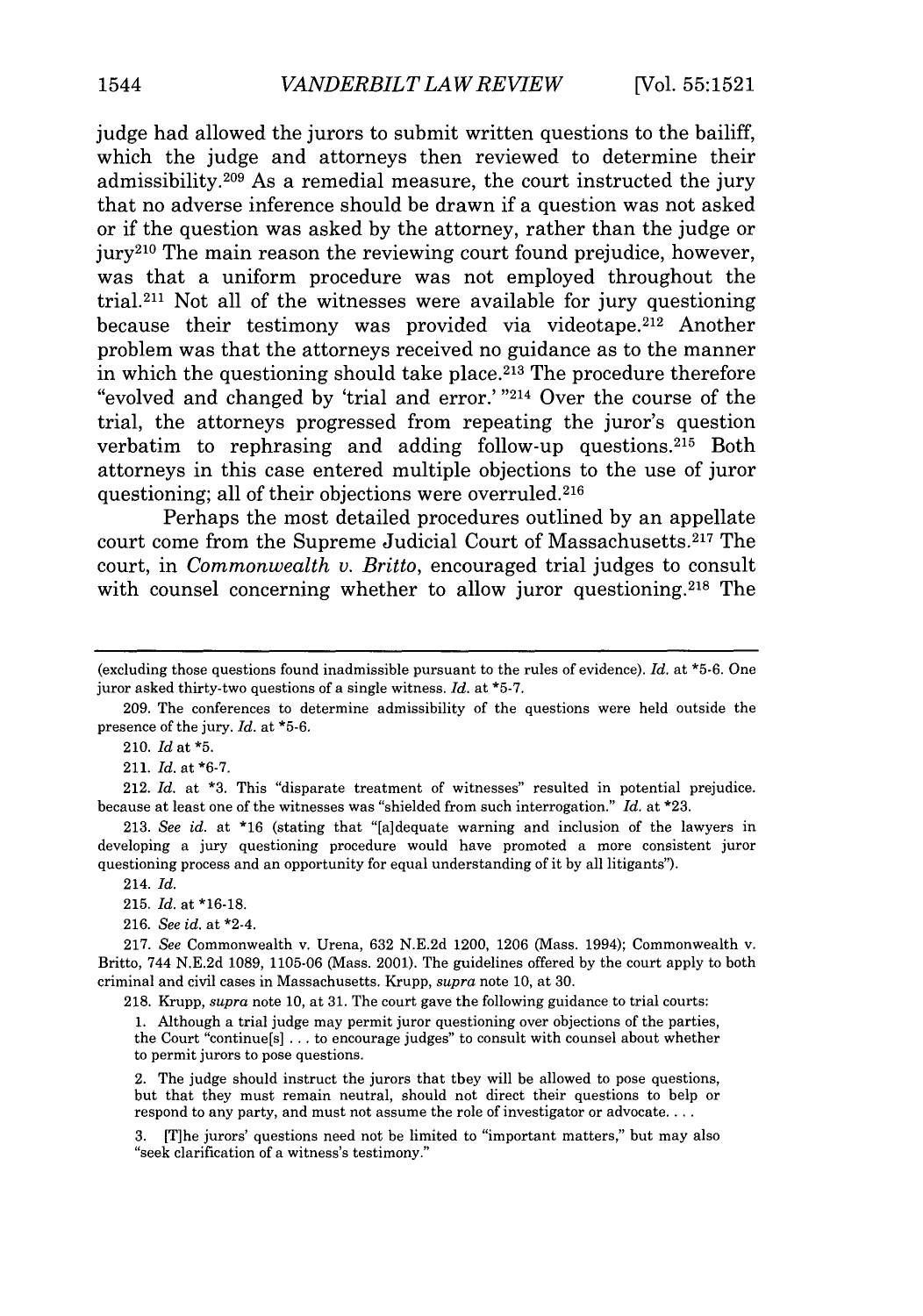Supreme Judicial Court also provided that upon a trial judge's determination that juror questioning will be allowed, the judge should instruct that they may submit, in writing, neutral questions to the judge to be asked of witnesses, but the court cautioned that jurors are not to assume the role of advocate or investigator. 219 Additionally, the judge should inform the jury that questions submitted may not be posed to witnesses or may be altered in order to abide **by** the rules of evidence. 220 The court dictated that the trial judge consult with counsel regarding possible objections outside of the presence of the jury after a juror submits a question.<sup>221</sup> Finally, the court recommended that counsel be allowed a limited opportunity to crossexamine witnesses after a juror asks a question.<sup>222</sup> Despite the fact that these instructions were given in definite terms, the court indicated that a failure to follow any of the recommended procedures would not result in reversal absent a showing of prejudice.<sup>223</sup>

There are also conflicting views on the necessity and timing of attorney objections to juror questioning. Courts are generally in agreement "that an objection directed to the mere occurrence of juror questioning must be raised at the time of trial in order to be asserted on appeal."224 However, courts are divided as to whether objections are required to particular questions in order to preserve the issue for

**7.** The judge should repeat these instructions during the final charge.

**8. All** questions should be submitted in writing to the judge, with the juror's identification number on each question.

**9.** After questions are submitted, counsel should have an opportunity, out of the hearing of the jury, to examine and object to the questions, and for the judge to rule on those objections **....**

**10.** After the juror questions are posed, counsel should be given the opportunity to reexamine the witness, usually limited to the subject matter raised **by** the juror questions and the witness's answers.

**219.** *Id.*

220. *Id.*

**223.** *Britto,* 744 **N.E.2d** at **1106.**

224. Jonathan M. Purver, Annotation, *Propriety of Jurors Asking Questions in Open Court During Course of Trial,* **31** A.L.R.3d **872 (1970).**

<sup>4.</sup> The judge should instruct the jurors that, although they are not expected to know the rules of evidence, their questions will have to comply with those rules and therefore the judge may have to alter or refuse particular questions.

**<sup>5.</sup>** The judge should instruct the jurors that, if the judge alters or does not pose a particular question, the jurors should not be offended or hold that against either party.

**<sup>6.</sup>** The judge should instruct the jury that they should not give the answers to their own questions a disproportionate weight, and that they should not discuss the questions among themselves.

<sup>221.</sup> *Id.*

<sup>222.</sup> *Id.*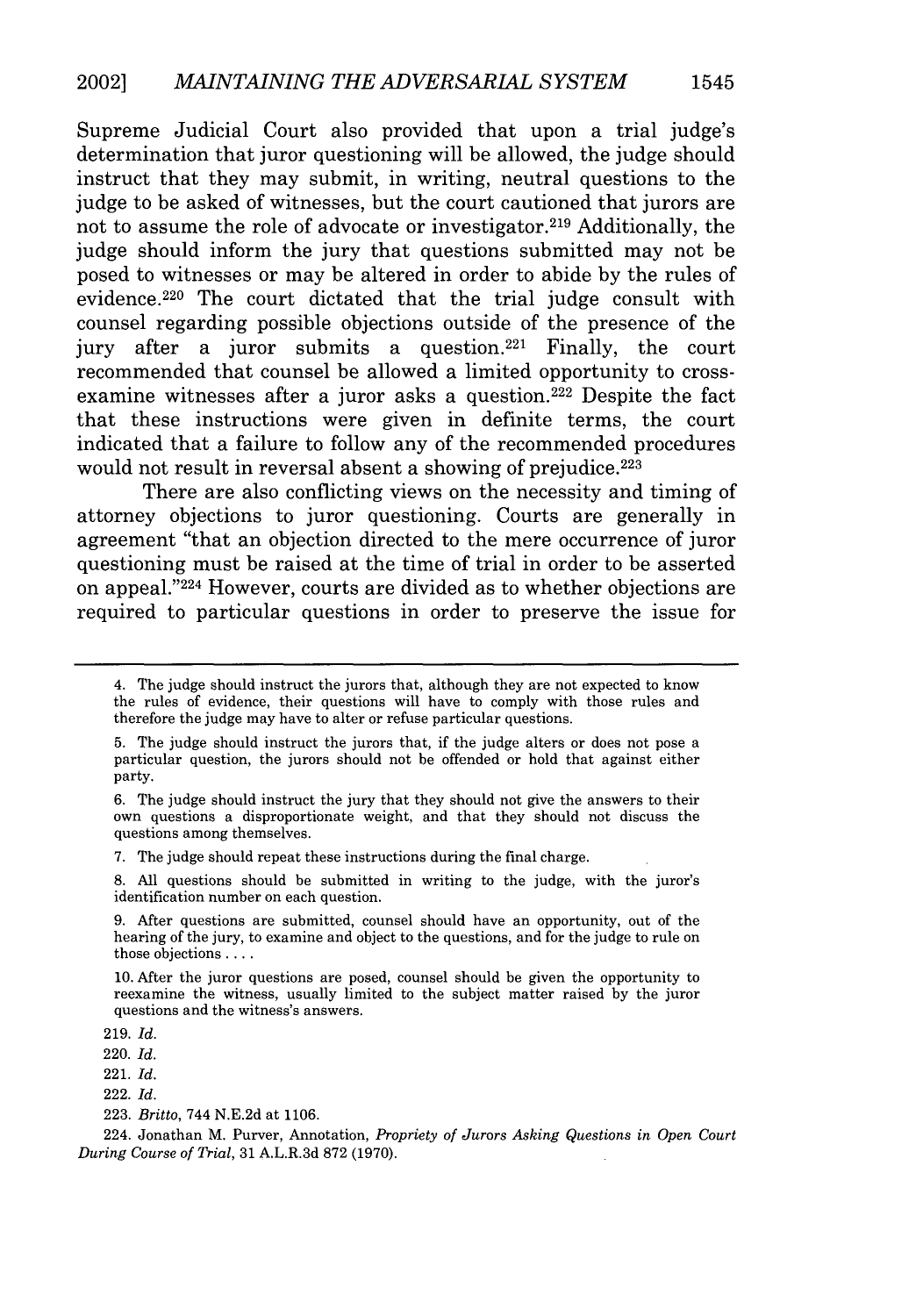appeal. 225 From the examples discussed above, it is clear that trial courts are left with a great deal of discretion to determine both when juror questioning will be allowed and what procedures to follow if it is allowed. This discretion leads to inconsistency, both among courts in different jurisdictions and, in some cases, among courts within the same jurisdiction.

#### IV. SUGGESTED GUIDELINES TO MINIMIZE THE NEGATIVE EFFECTS OF JUROR QUESTIONING ON THE ADVERSARIAL SYSTEM

Guidelines for juror questioning should be established in order to minimize the disadvantages inherent in the practice. These guidelines can be developed either legislatively or judicially. As discussed previously, any reforms to the traditional jury system should be considered in light of preserving the virtues of the adversarial process. These virtues include the increased legitimacy of decisions, the prevention of abuse or attorney misconduct, the encouragement of superior investigation and evidence presentation, and the expression of popular sovereignty and democracy. Providing protective guidelines for juror questioning helps preserve these goals. <sup>226</sup>

In contrast, some critics conclude that this practice violates the constitutional right to a fair trial and due process. $227$  They argue that the adversarial system is premised upon a fair and impartial jury.228 Allowing jurors to ask questions and possibly advocate for a particular party would directly violate this premise. Juror questioning should therefore either be prohibited entirely or permitted only with procedural guidelines constructed to minimize the impact of the practice on the jury. These guidelines could be imposed by legislatures or by the judiciary.

For example, allowing clarifying questions does not conflict with the ideals of the adversarial system. Questions indicating that jurors did not hear a statement or could not understand its meaning seem necessary to the successful operation of the adversarial process. While a passive jury is desirable, the adversarial system assumes that

<sup>225.</sup> *Id.*

<sup>226.</sup> *See supra* Part II.C.

<sup>227.</sup> State v. Zima, 468 N.W.2d 377, 379-80 (Neb. 1991) (stating that allowing jurors to actively participate in trials by questioning witnesses may upset "[d]ue process [which] requires a fair trial before a fair and impartial jury").

<sup>228.</sup> Sylvester, *supra* note 39, at 213 (stating that neutrality is required for the adversarial system).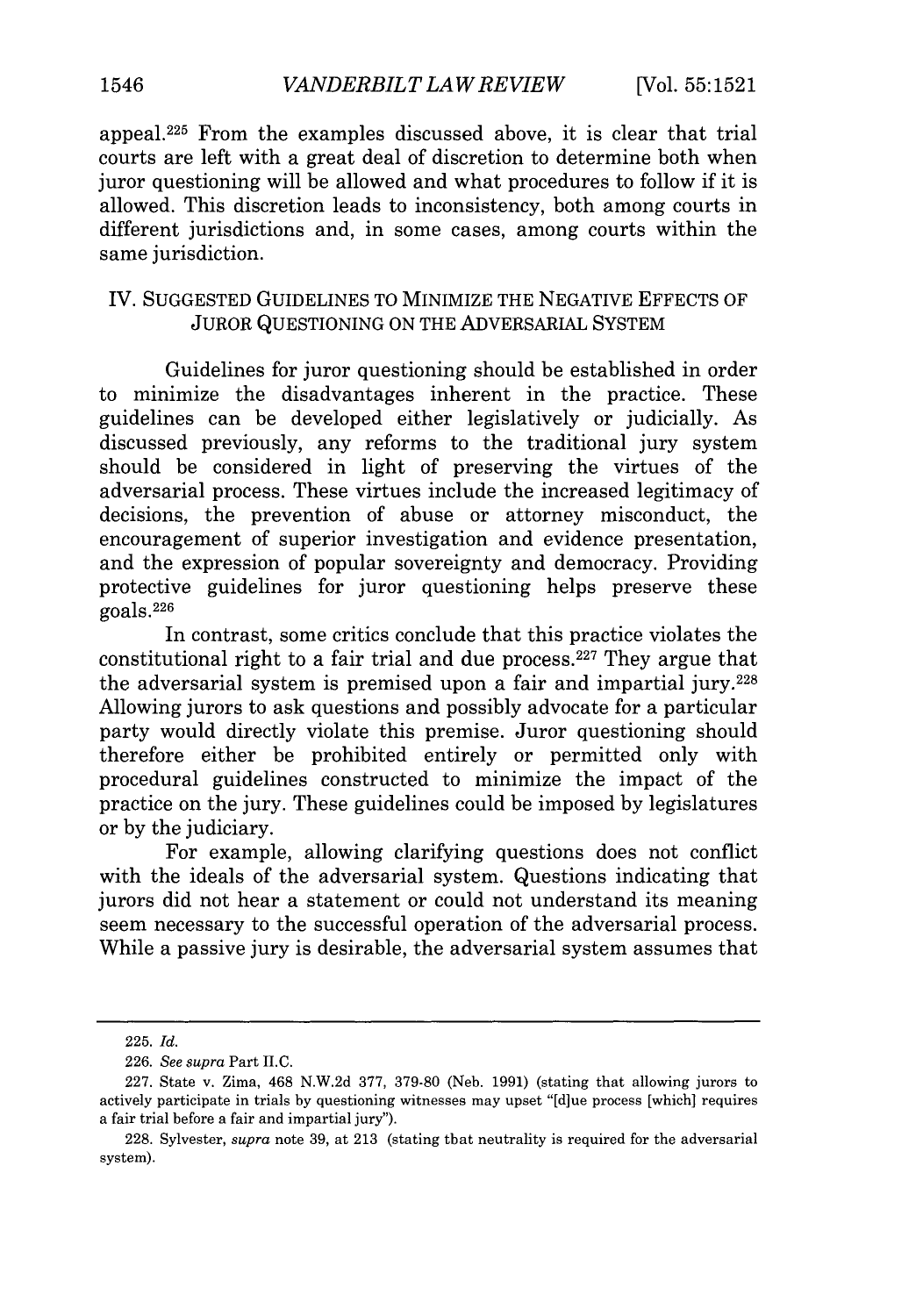jurors will base their decisions on the evidence presented. 229 A juror who does not hear or understand certain aspects of the evidence presented by the parties will not be able to properly fulfill his or her obligation.230 Therefore, limited clarifying questions should be allowed and encouraged.

Moreover, jurors should be able to request clarifications during the course of the testimony.<sup>231</sup> While immediate questioning may interrupt the pace of the party's evidence presentation and cause slight delays, witnesses and attorneys would more easily be able to address problems as they present themselves. If this process were not permitted, not only would jurors be required to remember their questions, but witnesses and attorneys would also be required to recollect the context of the questioned statement.<sup>232</sup> Allowing jurors to ask questions during the course of testimony would facilitate the ability of the court reporter to locate and read back portions of statements that were not heard by a juror. Permitting immediate questioning would also enable the jury to hear the evidence in the order desired and presented by the parties.

More stringent safeguards should be required for juror questions that go beyond a mere request for clarification. Substantive questions could lead to biased juries or waste of time.<sup>233</sup> Guidelines should therefore be developed to assist courts in implementing this practice. Moreover, jurors should be instructed on proper procedures. 234 These instructions should include a statement that the jurors should not give any additional weight to questions asked and should not draw an adverse conclusion if a question is not asked.235 The jury should also be informed that questions are often not asked because evidentiary rules preclude them.236

Additionally, jurors should be required to submit any questions in writing to the judge.237 The judge should then allow the attorneys to

1547

<sup>229.</sup> *See* Acker, *supra* note 99, at 560 ("[W]e try cases on the assumption that intelligent jurors know what is happening[,] ... [and] [s]ilent jurors remain confused about case issues.") (quoting Chief Judge John F. Grady of the U.S. District Court for the Northern District of Illinois)).

<sup>230.</sup> *See id.*

<sup>231.</sup> Krupp, *supra* note 10, at 12 ("[A]dvocates of juror questions have pointed to the salutary benefits of jurors being able to seek clarification by questioning the witness before the witness is off the stand.").

<sup>232.</sup> *See id.*

<sup>233.</sup> Sylvester, *supra* note 39, at 217-21.

<sup>234.</sup> *See* ARIZ. R. CIV. P. 39(b)(10) cmt. (1995).

<sup>235.</sup> *Id.*

<sup>236.</sup> *Id.*

<sup>237.</sup> ARiz. R. CIV. P. 39(b)(10).